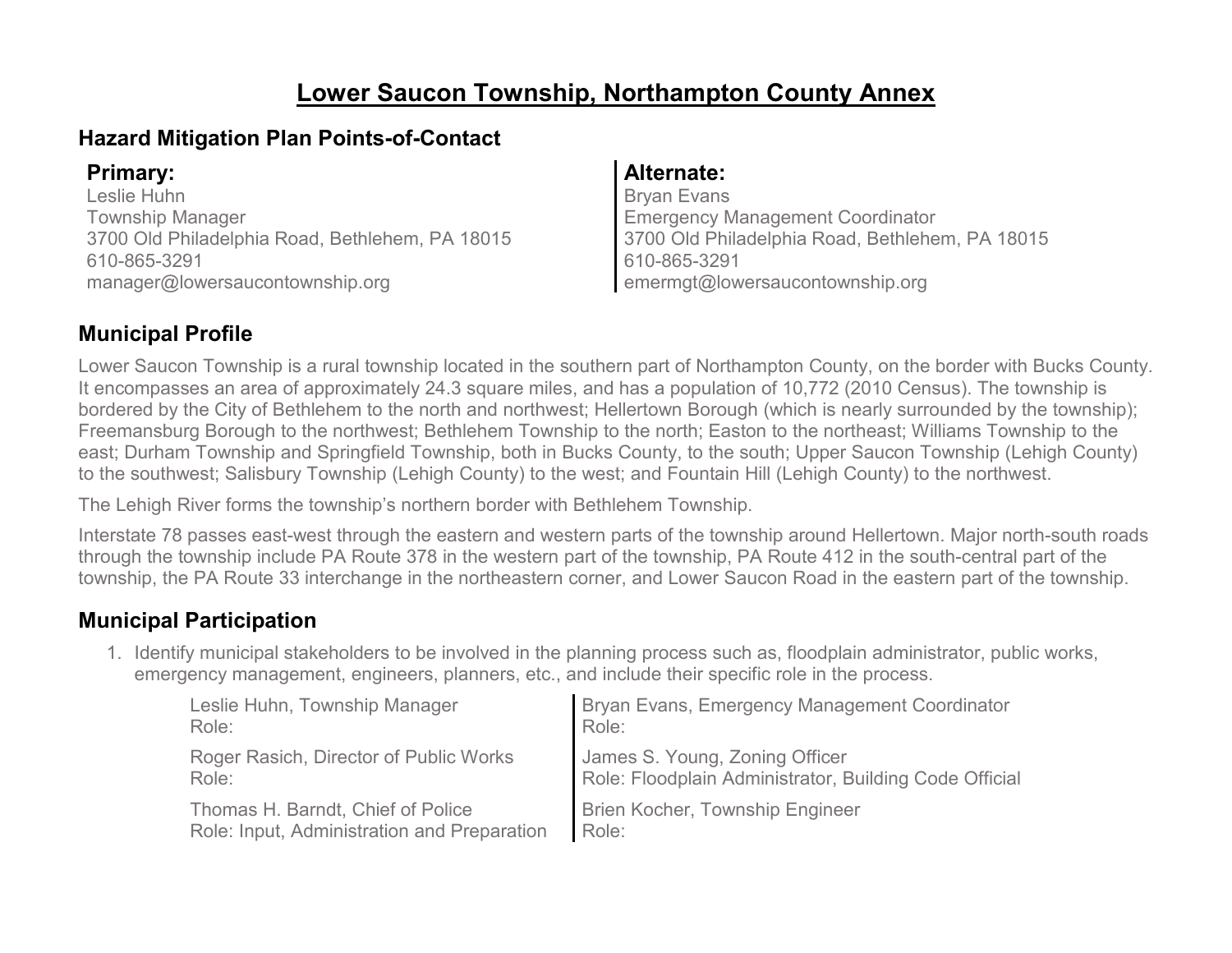#### **Municipal Participation –** *continued*

- 2. Identify community stakeholders such as; neighborhood groups, religious groups, major employers / businesses, etc., that will be informed and / or involved in the planning process and describe how they will be involved.
- 3. Describe how the public **will be engaged** in the current planning process examples, newsletters, social media, etc., **and how they were engaged** since the 2013 Hazard Mitigation Plan.

#### **Compliance with the National Flood Insurance Program (NFIP)**

| <b>Topic</b>                                                                                                                                      | Identify source of information, if<br>different from the one listed.  | <b>Additional Comments</b>                                                                                    |
|---------------------------------------------------------------------------------------------------------------------------------------------------|-----------------------------------------------------------------------|---------------------------------------------------------------------------------------------------------------|
| <b>1. Staff Resources</b>                                                                                                                         |                                                                       |                                                                                                               |
| Is the Community Floodplain Administrator (FPA) or NFIP Coordinator certified?                                                                    | <b>Community FPA</b>                                                  | <b>No</b>                                                                                                     |
| Is floodplain management an auxiliary function?                                                                                                   | <b>Community FPA</b>                                                  | Yes                                                                                                           |
| Provide an explanation of NFIP administration services (e.g., permit review, GGIS,<br>education or outreach, inspections, engineering capability) | <b>Community FPA</b>                                                  | Permit review, GIS mapping,<br>ordinance enforcement                                                          |
| What are the barriers to running an effective NFIP program in the community, if any?                                                              | <b>Community FPA</b>                                                  | N/A                                                                                                           |
| 2. Compliance History                                                                                                                             |                                                                       |                                                                                                               |
| Is the community in good standing with the NFIP?                                                                                                  | State NFIP Coordinator, FEMA NFIP<br>Specialist, or community records | Yes                                                                                                           |
| Are there any outstanding compliance issues (i.e., current violations)?                                                                           |                                                                       | <b>No</b>                                                                                                     |
| When was the most recent Community Assistance Visits (CAV) or Community<br>Assistance Contact (CAC)?                                              |                                                                       | 2014                                                                                                          |
| Is a CAV or CAC scheduled or needed?                                                                                                              |                                                                       | N/A                                                                                                           |
| 3. Regulation                                                                                                                                     |                                                                       |                                                                                                               |
| When did the community enter the NFIP?                                                                                                            | <b>NFIP Community Status Book</b>                                     | 1978                                                                                                          |
| Are the Flood Insurance Rate Maps (FIRMs) digital or paper?<br>How are residents assisted with mapping?                                           | <b>Community FPA</b>                                                  | Digital and paper, available for<br>inspection at township offices                                            |
| Do floodplain regulations meet or exceed FEMA or State minimum requirements?<br>If so, in what ways?                                              | <b>Community FPA</b>                                                  | Meet                                                                                                          |
| Describe the permitting process                                                                                                                   | Community FPA, State, FEMA NFIP                                       | The zoning officer and township<br>engineer reviews permits. The<br>Zoning Hearing Board can grant<br>relief. |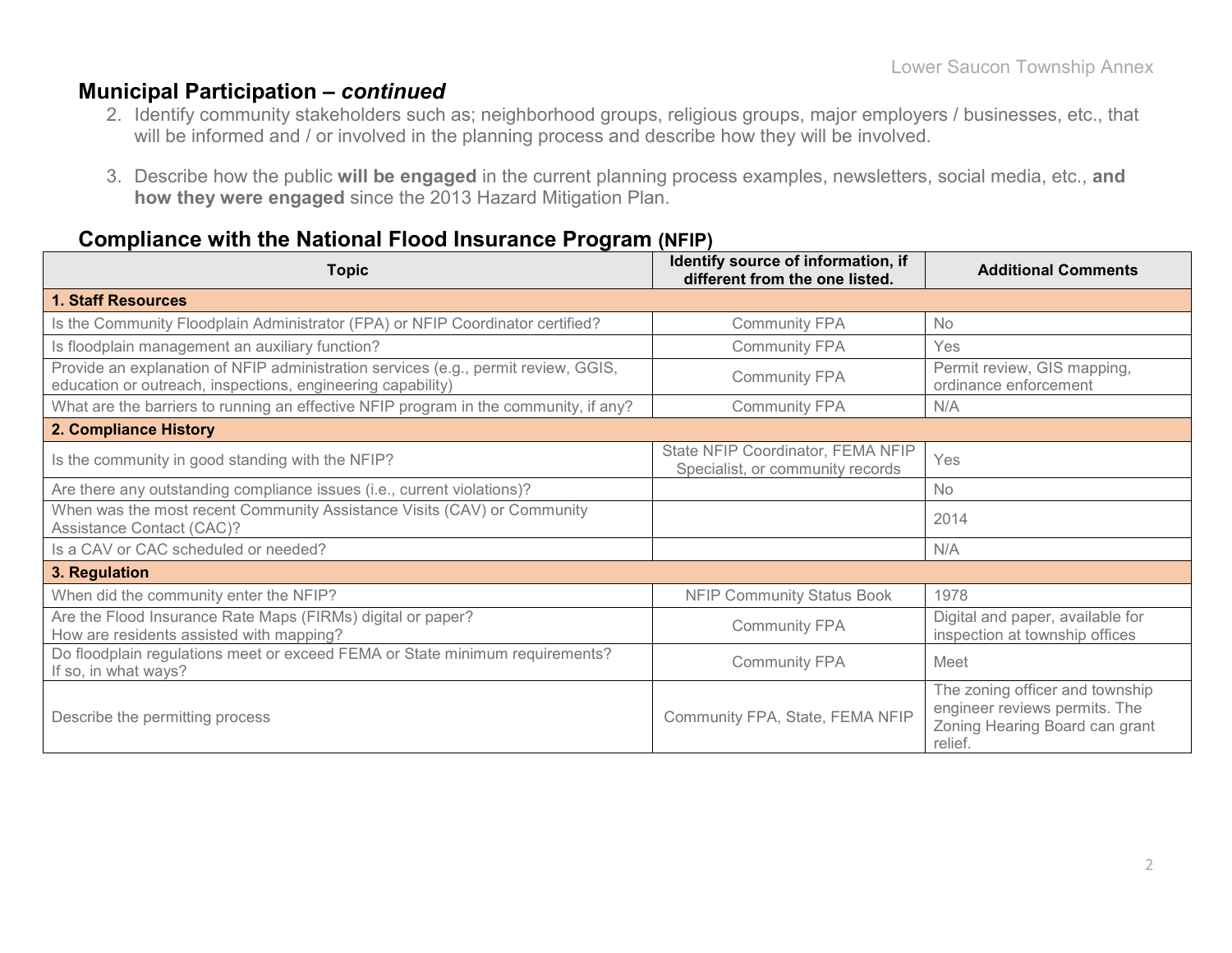### **Compliance with the National Flood Insurance Program (NFIP) –** *continued*

| <b>Topic</b>                                                                                                                                     | Identify source of information, if<br>different from the one listed.     | <b>Additional Comments</b>    |
|--------------------------------------------------------------------------------------------------------------------------------------------------|--------------------------------------------------------------------------|-------------------------------|
| <b>4. Insurance Summary</b>                                                                                                                      |                                                                          |                               |
| How many NFIP policies are in the community?<br>What is the total premium and coverage?                                                          | State NFIP Coordinator or<br><b>FEMA NFIP Specialist</b>                 |                               |
| How many claims have been paid in the community? What is the total amount of<br>paid claims? How many substantial damage claims have there been? | FEMA NFIP or<br><b>Insurance Specialist</b>                              |                               |
| How many structures are exposed to flood risk within the community?                                                                              | <b>Community FPA or GIS Analyst</b>                                      |                               |
| Describe any areas of flood risk with limited NFIP policy coverage                                                                               | Community FPA or<br><b>FEMA Insurance Specialist</b>                     | Zone $AE = 29$ ; Zone $A = 6$ |
| 5. Community Rating System (CRS)                                                                                                                 |                                                                          |                               |
| Does the community participate in CRS?                                                                                                           | Community FPA, State, or FEMA NFIP                                       | <b>No</b>                     |
| If so, what is the community's CRS Class Ranking?                                                                                                | Flood Insurance Manual<br>(http://www.fema.gov/floodinsurancemanual.gov) | N/A                           |
| What categories and activities provide CRS points and how can the Class be<br>improved?                                                          |                                                                          | N/A                           |
| Does the plan include CRS planning requirements?                                                                                                 | Community FPA, FEMA CRS<br>Coordinator, or ISO representative            | N/A                           |

### **Community Assets**

Community assets are defined to include anything that is important to the character as well as the function of a community, and can be described in four categories, they are; people, economy, natural environment and built environment. Please identify the community assets and location under each category.

#### **1. People**

 Concentrations of vulnerable populations such as the elderly, physically or mentally disabled, non-English speaking, and the medically or chemically dependent.

| Society Hill / 4-Season Condominium Communities | <b>Weston Senior Living</b>       |
|-------------------------------------------------|-----------------------------------|
| <b>Saucon Valley School District</b>            | VNA - St. Luke's Hospital Hospice |
| <b>Black River Apartments</b>                   | LifePath Group Homes              |

 Types of visiting populations where large numbers of people are concentrated such as visitors for special events and students.

Saucon Valley School District – Sports Events, Performances, etc. Polk Valley Park – Sports Events Saucon Valley Community Center – Sr. Program – Seidersville Hall Meadows Grove Banquet Facility Town Hall - Sports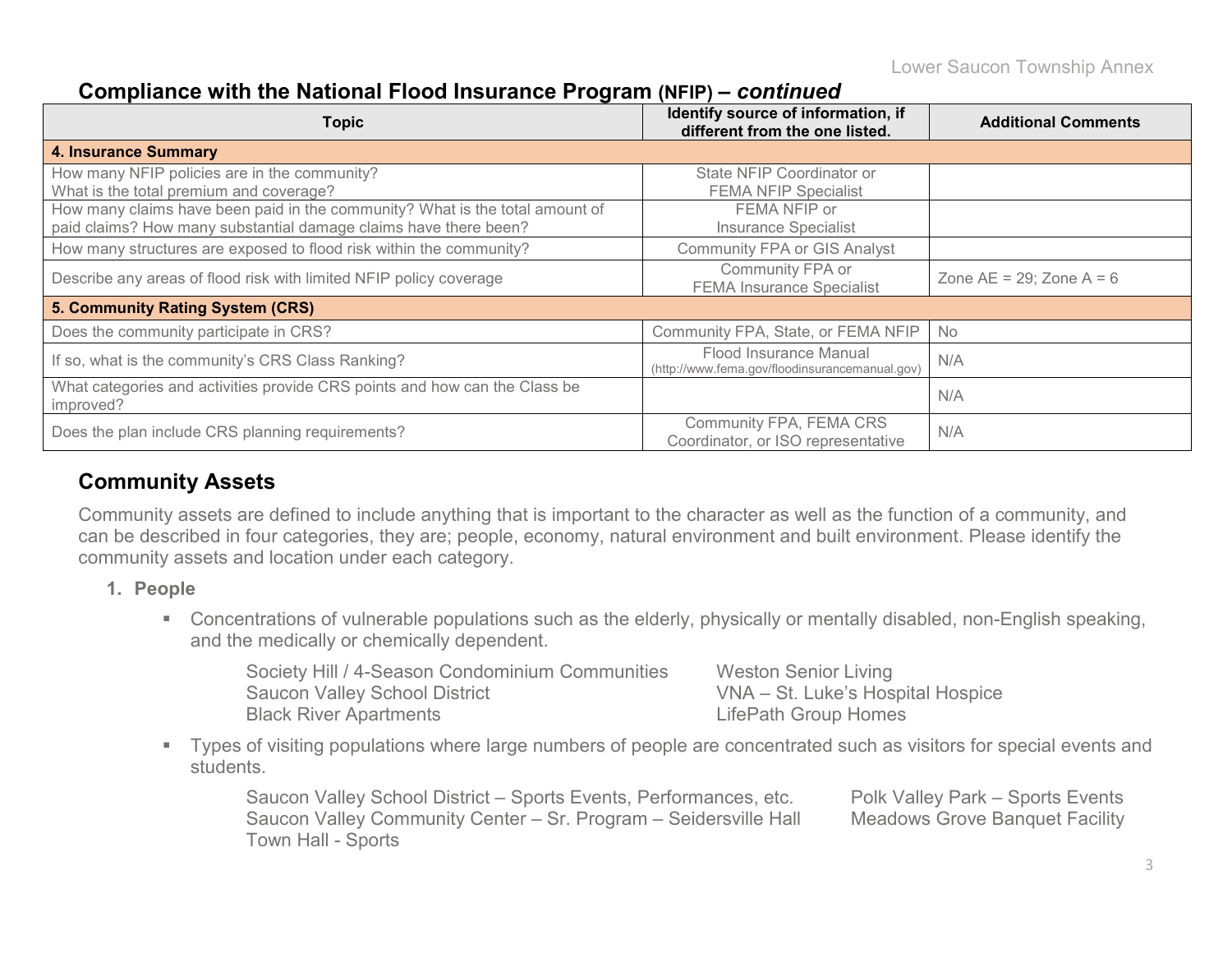#### **Community Assets –** *continued*

**2. Economy**

Major employers, primary economic sectors such as agriculture and commercial centers where losses would have a severe impact on the community.

IESI Bethlehem Landfill Saucon Valley Square Creekside Marketplace

#### **3. Natural Environment**

Those areas / features that can provide protective functions that reduce the magnitude of hazard events such as, wetlands or riparian areas, and other environmental features important to protect.

Black River, Saucon Creek, & east branch of Saucon Creek Corridors (wide and meandering allow for dissipation of force and velocity). Hellertown Reservoir

#### **4. Built Environment**

 Existing structures such as, concentrations of buildings that may be more vulnerable to hazards based on location, age, construction type and / or condition of use.

| <b>Meadows Grove Banquet Facility</b> | <b>Exxon Gas Station</b>            |
|---------------------------------------|-------------------------------------|
| <b>Black River Apartments</b>         | <b>Speedway Gas Station</b>         |
| <b>Scenic View Apartments</b>         | <b>Limited Access to Steel City</b> |

Infrastructure systems such as water and wastewater facilities, power utilities, transportation systems, communication systems, energy pipelines and storage.

No wells or treatment plants Electric distribution system is vulnerable due to slopes, trees, etc. and adjacent roadways.

 High potential loss facilities such as, dams, locations that house hazardous materials, military and / or civilian defense installations.

Hellertown Reservoir Columbia Gas Substation PPL Electric Substations UGI LNG Storage Facility, Bethlehem (proposed) IESI Bethlehem Landfill & Bethlehem Renewable Energy Gas-to-Energy Plant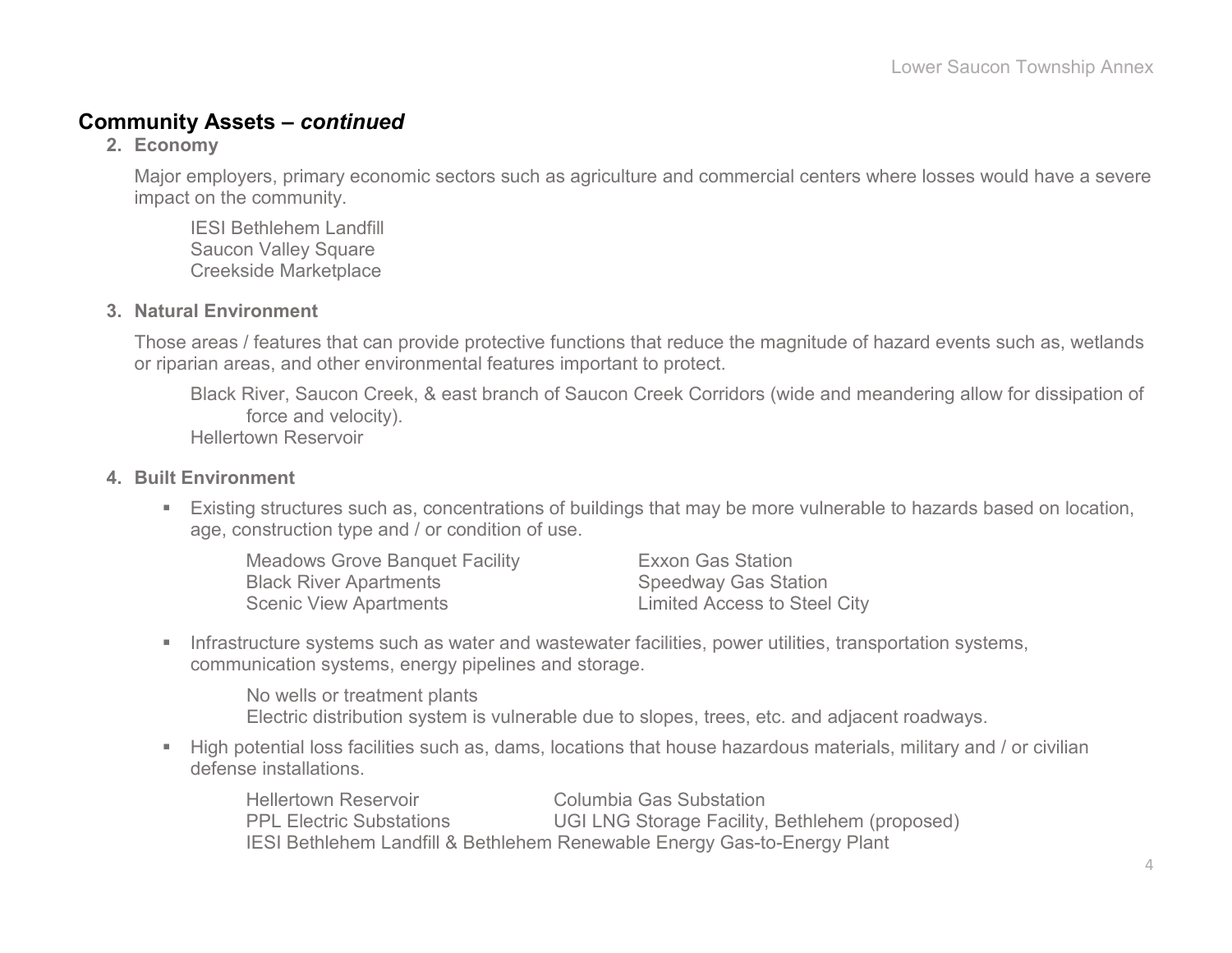#### **Community Assets –** *continued*

 Critical facilities such as, hospitals, medical facilities, police and fires stations, emergency operations centers, shelters, schools and airports / heliports.

Saucon Valley School Campus<br>
Leithsville Fire Station<br>
Lower Saucon Township Se-Wy-Co Fire Station **LifePath** Southeastern Fire Station Weston Senior Living

Lower Saucon Township Police Department

Cultural / historical resources such as, museums, parks, stadiums, etc.

Bethlehem Park

Town Hall Park Saucon Valley School District<br>Polk Valley Park Saucon Valley School District<br>Lehigh Mountaintop Campus Lehigh Mountaintop Campus Steel City Park **Michael Heller Homestead & Park** Southeastern Park **Lutz-Franklin Schoolhouse** 

### **Capability Assessment**

|            |                                                                                        | <b>Effect on</b><br><b>Status</b>                           |                                                       | <b>Has the 2013</b>         | How can                                             |                                                                              |                                                               |                                                                                           |                                                                            |                                      |
|------------|----------------------------------------------------------------------------------------|-------------------------------------------------------------|-------------------------------------------------------|-----------------------------|-----------------------------------------------------|------------------------------------------------------------------------------|---------------------------------------------------------------|-------------------------------------------------------------------------------------------|----------------------------------------------------------------------------|--------------------------------------|
| Capability | Regulatory<br>$\checkmark$<br>Tools<br>$\checkmark$<br><b>Programs</b><br>$\checkmark$ | $\mathbf{\omega}$<br>$\ddot{\mathbf{c}}$<br><b>Pla</b><br>드 | <b>Date</b><br><b>Adopted</b><br>or<br><b>Updated</b> | velopment<br>nder<br>Φ<br>۵ | Department /<br><b>Agency</b><br><b>Responsible</b> | <b>Hazard Loss</b><br><b>Reduction:</b><br>-Supports<br>-Neutral<br>-Hinders | <b>Change since</b><br>2013 Plan?<br>+ Positive<br>- Negative | Plan been<br>integrated<br>into the<br><b>Regulatory</b><br>Tool/Program<br>? If so, how? | these<br>capabilities<br>be expanded<br>and improved<br>to reduce<br>risk? | <b>Additional</b><br><b>Comments</b> |
|            | Comprehensive Plan                                                                     | X                                                           | 2009                                                  |                             | Administration;<br>Zoning                           | $\mathsf{N}$                                                                 |                                                               |                                                                                           |                                                                            | Joint Plan w/<br>Hellertown          |
| Regulatory | Capital Improvement Plan                                                               |                                                             |                                                       |                             |                                                     |                                                                              |                                                               |                                                                                           |                                                                            |                                      |
|            | Economic Development Plan                                                              |                                                             |                                                       |                             |                                                     |                                                                              |                                                               |                                                                                           |                                                                            |                                      |
|            | Continuity of Operations Plan                                                          |                                                             |                                                       |                             |                                                     |                                                                              |                                                               |                                                                                           |                                                                            |                                      |
| οð         | Stormwater Management Plan /<br>Ordinance                                              | $\times$                                                    | 2007                                                  |                             | Zoning,<br>Engineer                                 | S                                                                            |                                                               |                                                                                           |                                                                            |                                      |
| Planning   | Open Space Management Plan<br>(or Parks/Rec., Greenways Plan)                          | $\times$                                                    | 2006                                                  |                             | Administration                                      |                                                                              |                                                               |                                                                                           |                                                                            | Joint Plan w/<br><b>Upper Saucon</b> |
| $\div$     | Natural Resource Protection Plan                                                       | $\times$                                                    | 2011                                                  |                             | Zoning                                              |                                                                              |                                                               |                                                                                           |                                                                            | Part of Zoning<br>Ordinance          |
|            | <b>Transportation Plan</b>                                                             |                                                             |                                                       |                             |                                                     |                                                                              |                                                               |                                                                                           |                                                                            |                                      |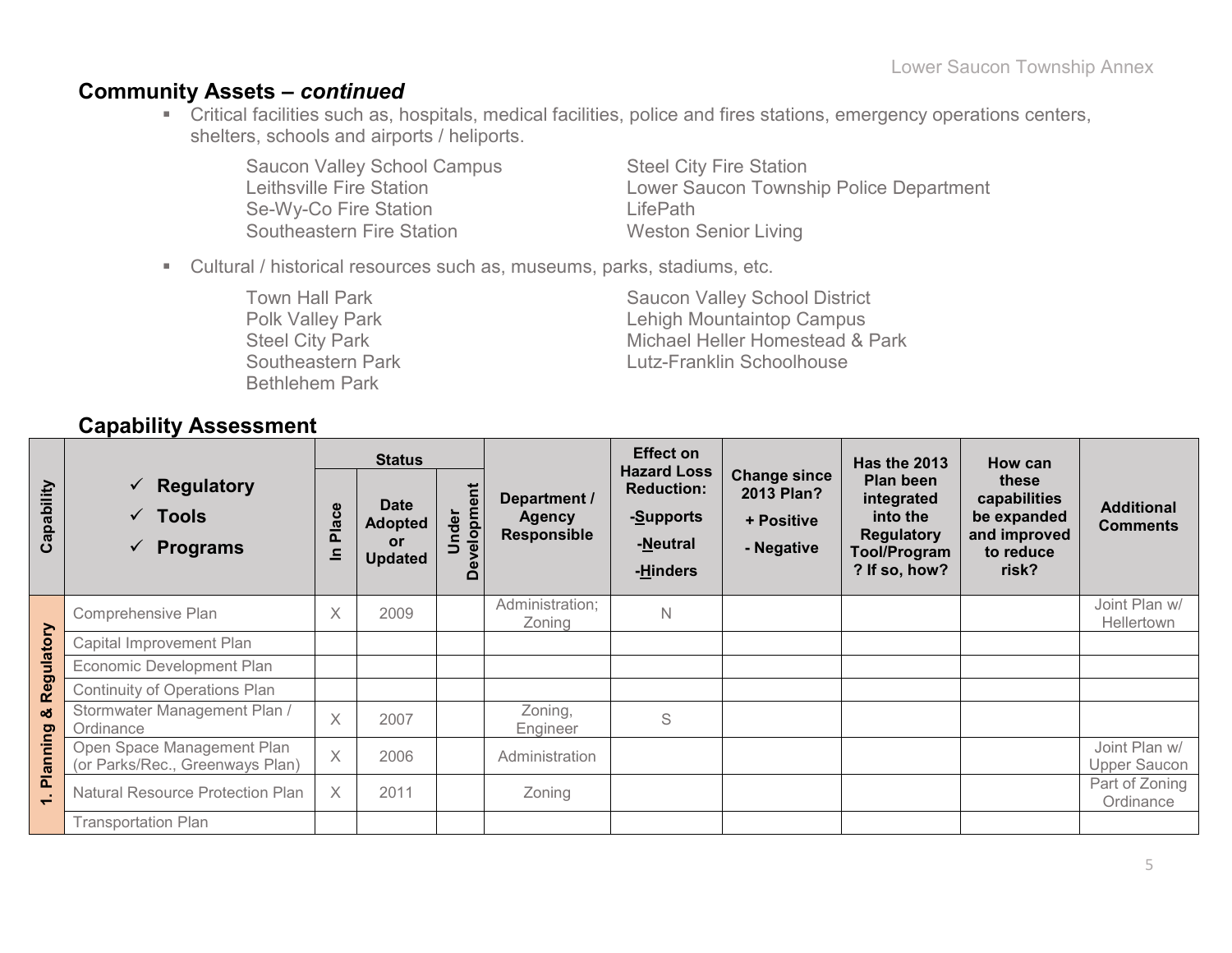|                           |                                                                                  | <b>Status</b>         |                                                              |                      |                                              | <b>Effect on</b>                                                             |                                                               | <b>Has the 2013</b>                                                                              | <b>How can</b>                                                             |                                                                              |
|---------------------------|----------------------------------------------------------------------------------|-----------------------|--------------------------------------------------------------|----------------------|----------------------------------------------|------------------------------------------------------------------------------|---------------------------------------------------------------|--------------------------------------------------------------------------------------------------|----------------------------------------------------------------------------|------------------------------------------------------------------------------|
| Capability                | <b>Regulatory</b><br>$\checkmark$<br>$\checkmark$ Tools<br>$\checkmark$ Programs | Place<br>$\mathbf{a}$ | <b>Date</b><br><b>Adopted</b><br><b>or</b><br><b>Updated</b> | Under<br>Development | Department /<br><b>Agency</b><br>Responsible | <b>Hazard Loss</b><br><b>Reduction:</b><br>-Supports<br>-Neutral<br>-Hinders | <b>Change since</b><br>2013 Plan?<br>+ Positive<br>- Negative | Plan been<br>integrated<br>into the<br><b>Regulatory</b><br><b>Tool/Program</b><br>? If so, how? | these<br>capabilities<br>be expanded<br>and improved<br>to reduce<br>risk? | <b>Additional</b><br><b>Comments</b>                                         |
|                           | <b>Historic Preservation Plan</b>                                                |                       |                                                              |                      |                                              |                                                                              |                                                               |                                                                                                  |                                                                            |                                                                              |
|                           | Floodplain Management Plan                                                       | $\times$              | 2014                                                         |                      | Zoning                                       | S                                                                            |                                                               |                                                                                                  |                                                                            | Based on<br><b>County Model</b>                                              |
|                           | <b>Farmland Preservation</b>                                                     |                       |                                                              |                      |                                              |                                                                              |                                                               |                                                                                                  |                                                                            |                                                                              |
|                           | <b>Evacuation Plan</b>                                                           |                       |                                                              |                      |                                              |                                                                              |                                                               |                                                                                                  |                                                                            |                                                                              |
|                           | Disaster Recovery Plan                                                           |                       |                                                              |                      |                                              |                                                                              |                                                               |                                                                                                  |                                                                            |                                                                              |
| Regulatory                | <b>Hazard Mitigation Plan</b>                                                    | $\times$              | 11/2018                                                      |                      | Administration                               | S                                                                            |                                                               | N/A                                                                                              |                                                                            |                                                                              |
|                           | <b>Emergency Operations Plan</b>                                                 | $\times$              | 11/2019                                                      |                      |                                              |                                                                              |                                                               |                                                                                                  |                                                                            |                                                                              |
| ×                         | <b>Zoning Regulations</b>                                                        | X                     | 2016                                                         |                      | Zoning                                       | $\mathsf{N}$                                                                 |                                                               |                                                                                                  |                                                                            |                                                                              |
|                           | <b>Floodplain Regulations</b>                                                    | $\times$              | 2014                                                         |                      | Zoning                                       | $\mathbb S$                                                                  |                                                               |                                                                                                  |                                                                            |                                                                              |
|                           | <b>NFIP Participation</b>                                                        | X                     | 2014                                                         |                      | Zoning                                       | S                                                                            |                                                               |                                                                                                  |                                                                            |                                                                              |
| <b>Planning</b><br>$\div$ | <b>Building Code</b>                                                             | X                     | 2017                                                         |                      | Zoning                                       | S                                                                            |                                                               |                                                                                                  |                                                                            | <b>2015 ICC</b><br>Series;<br>Standard PA<br>Uniform<br>Construction<br>Code |
|                           | Fire Code                                                                        |                       |                                                              |                      |                                              |                                                                              |                                                               |                                                                                                  |                                                                            |                                                                              |
|                           | Other                                                                            |                       |                                                              |                      |                                              |                                                                              |                                                               |                                                                                                  |                                                                            |                                                                              |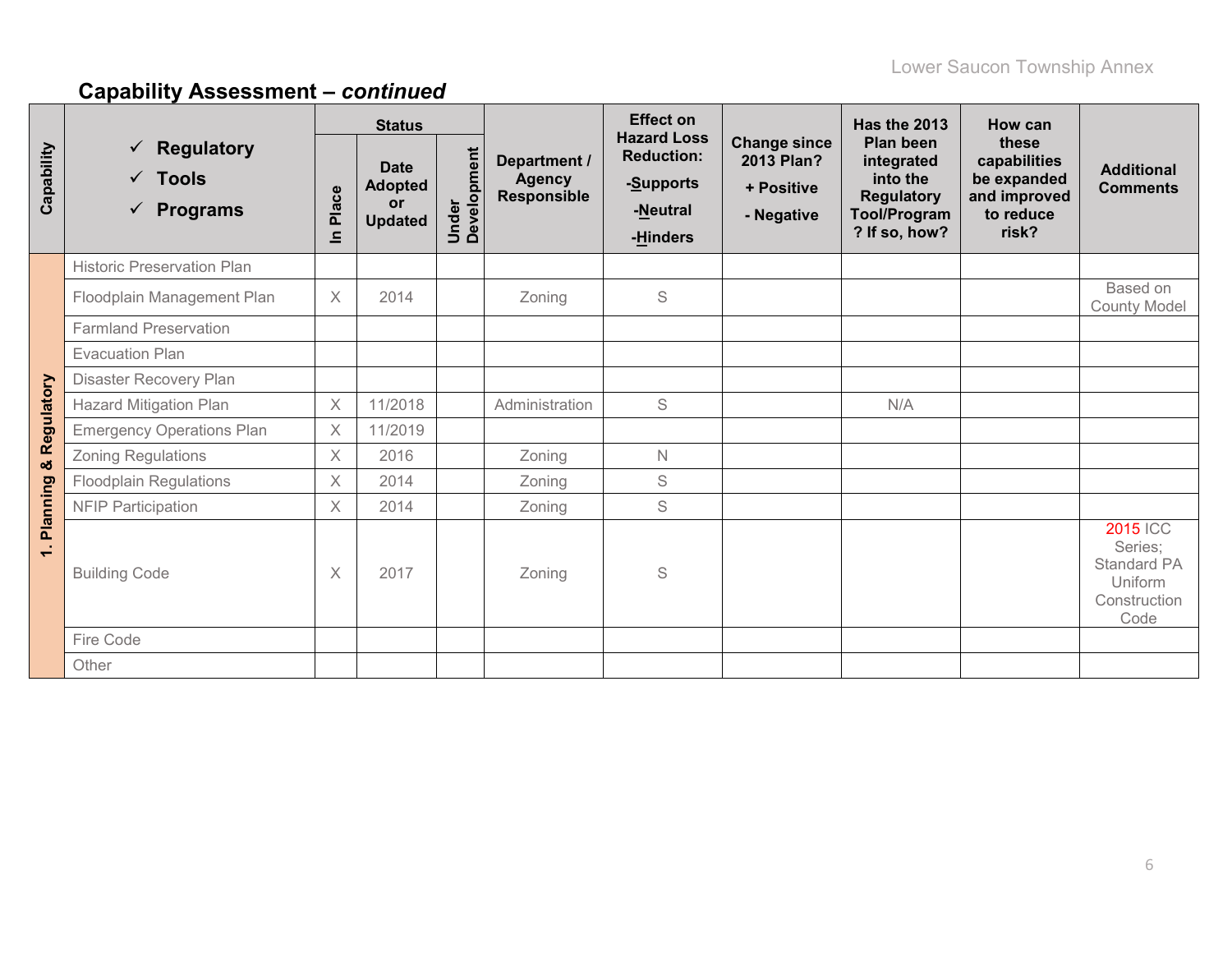| Capability     | <b>Staff</b><br>$\checkmark$<br><b>Personnel</b><br>$\checkmark$<br><b>Resources</b><br>✓                                        | <b>Yes</b> | <b>No</b> | Department /<br><b>Agency</b>          | Change<br><b>since 2013</b><br>Plan?<br>+ Positive<br>- Negative | How can these<br>capabilities be<br>expanded and<br>improved to<br>reduce risk? | <b>Additional</b><br><b>Comments</b> |
|----------------|----------------------------------------------------------------------------------------------------------------------------------|------------|-----------|----------------------------------------|------------------------------------------------------------------|---------------------------------------------------------------------------------|--------------------------------------|
|                | Planners (with land use / land development knowledge)                                                                            | $\times$   |           | Zoning &<br>Consultant                 | <b>No</b>                                                        |                                                                                 |                                      |
|                | Planners or engineers (with natural and / or human-caused hazards<br>knowledge)                                                  |            |           |                                        |                                                                  |                                                                                 |                                      |
| Technology     | Engineers or professionals trained in building and / or infrastructure<br>construction practices (including building inspectors) |            |           |                                        |                                                                  |                                                                                 |                                      |
| ಯ              | <b>Emergency Manager</b>                                                                                                         | $\times$   |           | Emergency<br>Management<br>Coordinator | <b>No</b>                                                        |                                                                                 |                                      |
|                | Floodplain administrator / manager                                                                                               | $\times$   |           | Zoning                                 | <b>No</b>                                                        |                                                                                 |                                      |
|                | Land surveyors                                                                                                                   |            | X         |                                        |                                                                  |                                                                                 |                                      |
| Administrative | Staff familiar with the hazards of the community                                                                                 | X          |           | Police, Public<br>Works, Zoning        | <b>No</b>                                                        |                                                                                 |                                      |
| $\overline{N}$ | Personnel skilled in Geographical Information Systems (GIS) and / or<br>FEMA's HAZUS program                                     |            |           | Zoning, Public<br><b>Works</b>         | <b>No</b>                                                        | Yes                                                                             |                                      |
|                | Grant writers or fiscal staff to handle large / complex grants                                                                   | $\times$   |           | Finance                                | No                                                               |                                                                                 |                                      |
|                | Other                                                                                                                            |            |           |                                        |                                                                  |                                                                                 |                                      |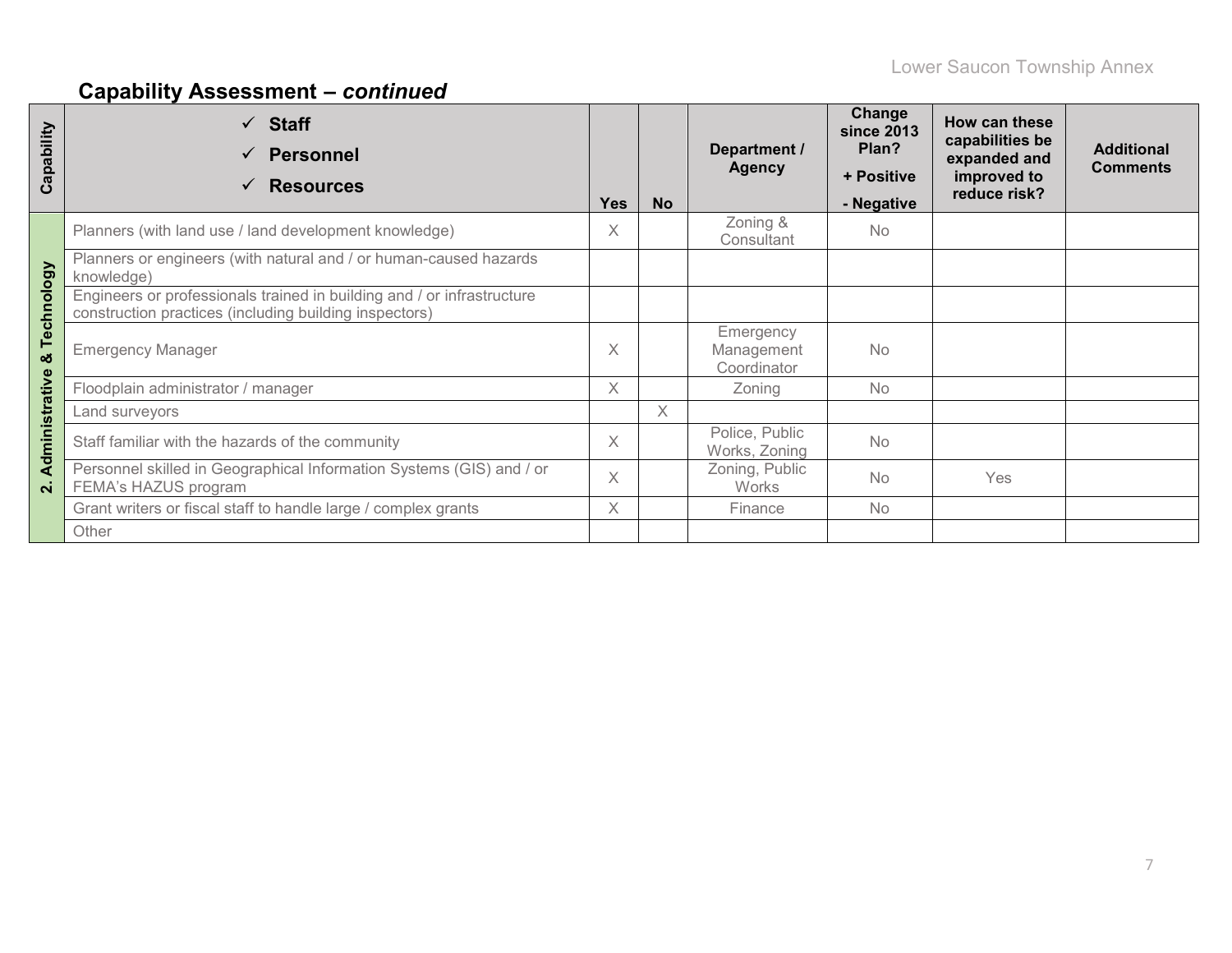| Capability             |                                                         | <b>Yes</b> | <b>No</b> | Department /<br><b>Agency</b> | <b>Change since</b><br>2013 Plan?<br>+ Positive<br>- Negative     | How can these<br>capabilities be<br>expanded and<br>improved to<br>reduce risk? | <b>Additional</b><br><b>Comments</b>                                                      |
|------------------------|---------------------------------------------------------|------------|-----------|-------------------------------|-------------------------------------------------------------------|---------------------------------------------------------------------------------|-------------------------------------------------------------------------------------------|
|                        | Capital improvement programming                         | X          |           | Council:<br>Administration    | Yes                                                               | Appropriated<br>additional funding<br>toward emergency<br>reserves              |                                                                                           |
|                        | <b>Community Development Block Grants (CDBG)</b>        |            | $\times$  |                               |                                                                   |                                                                                 |                                                                                           |
|                        | Special purposes taxes                                  | $\times$   |           | Council                       | Open Space                                                        | 0.25 EIT                                                                        | Purchasing of<br>property that could<br>benefit both Open<br>Space & Hazard<br>Mitigation |
|                        | Gas / Electricity utility fees                          |            | $\times$  |                               |                                                                   |                                                                                 |                                                                                           |
|                        | Water / Sewer fees                                      |            | $\times$  |                               |                                                                   |                                                                                 |                                                                                           |
|                        | Stormwater utility fees                                 |            | $\times$  |                               |                                                                   |                                                                                 |                                                                                           |
| 3. Financial Resources | Development impact fees                                 | $\times$   |           | Administration;<br>Council    | None- Council<br>has not<br>adopted policy                        |                                                                                 | Can impose<br>developer fees by<br>Ordinance                                              |
|                        | General obligation, revenue, and / or special tax bonds | $\times$   |           | Administration;<br>Council    | No need at<br>this time                                           |                                                                                 | We do have<br>borrowing base<br>available if needed                                       |
|                        | Partnering arrangements or intergovernmental agreements | X          |           | Council of<br>Governments     | Hellertown<br>Borough;<br>Saucon Valley<br><b>School District</b> | Take point on<br>developing<br>Comprehensive<br>Plan                            |                                                                                           |
|                        | Other                                                   |            |           |                               |                                                                   |                                                                                 |                                                                                           |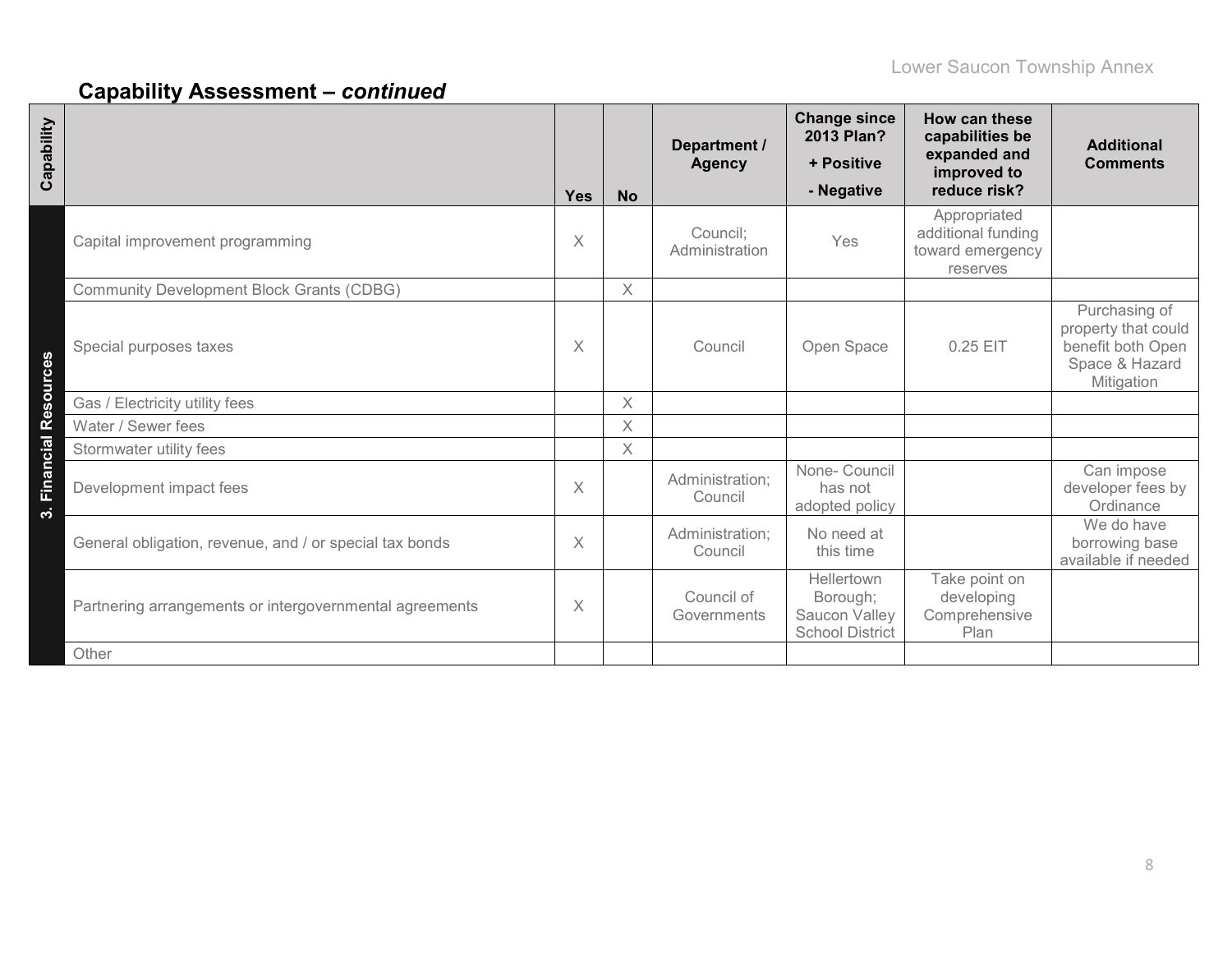| Capability                        | Program<br>Organization                                                                                                                                           | <b>Yes</b> | <b>No</b> | Department /<br><b>Agency</b> | <b>Change since</b><br>2013 Plan?<br>+ Positive<br>- Negative | How can these<br>capabilities be<br>expanded and<br>improved to<br>reduce risk?                                                        | <b>Additional</b><br><b>Comments</b> |
|-----------------------------------|-------------------------------------------------------------------------------------------------------------------------------------------------------------------|------------|-----------|-------------------------------|---------------------------------------------------------------|----------------------------------------------------------------------------------------------------------------------------------------|--------------------------------------|
|                                   | <b>Firewise Communities Certification</b>                                                                                                                         |            | $\times$  |                               |                                                               |                                                                                                                                        |                                      |
|                                   | <b>StormReady Certification</b>                                                                                                                                   |            | $\times$  |                               |                                                               |                                                                                                                                        |                                      |
|                                   | Natural disaster or safety-related school programs                                                                                                                |            | $\times$  |                               |                                                               |                                                                                                                                        |                                      |
| <b>Outreach</b><br>ಳ<br>Education | Ongoing public education or information programs such as,<br>responsible water use, fire safety, household preparedness, and<br>environmental education.          | X          |           |                               |                                                               | Capitalize on<br>social media and<br>township<br>newsletter for<br>regular<br>communication<br>and reminders<br>with the<br>community. |                                      |
| $\vec{r}$                         | Public-private partnership initiatives addressing disaster related<br>issues.                                                                                     |            | $\times$  |                               |                                                               |                                                                                                                                        |                                      |
|                                   | Local citizen groups or non-profit organizations focused on<br>environmental protection, emergency preparedness, access and<br>functional needs populations, etc. |            | $\times$  |                               |                                                               |                                                                                                                                        |                                      |
|                                   | Other                                                                                                                                                             |            |           |                               |                                                               |                                                                                                                                        | N/A                                  |

| Ξ<br>Capabi              |                                | <b>Degree of Capability</b><br>High<br><b>Moderate</b><br>Limited |  | Change since the 2013 Hazard<br><b>Mitigation Plan?</b><br>If so, how? | <b>Additional Comments</b> |
|--------------------------|--------------------------------|-------------------------------------------------------------------|--|------------------------------------------------------------------------|----------------------------|
| Ĕ                        | <b>Planning and Regulatory</b> |                                                                   |  | No                                                                     |                            |
| $\mathbf{Q}$<br>Self     | Administrative and Technical   | X                                                                 |  | No                                                                     |                            |
| es<br><br>$\overline{5}$ | Financial                      | X                                                                 |  | No                                                                     |                            |
|                          | <b>Education and Outreach</b>  | X                                                                 |  | No                                                                     |                            |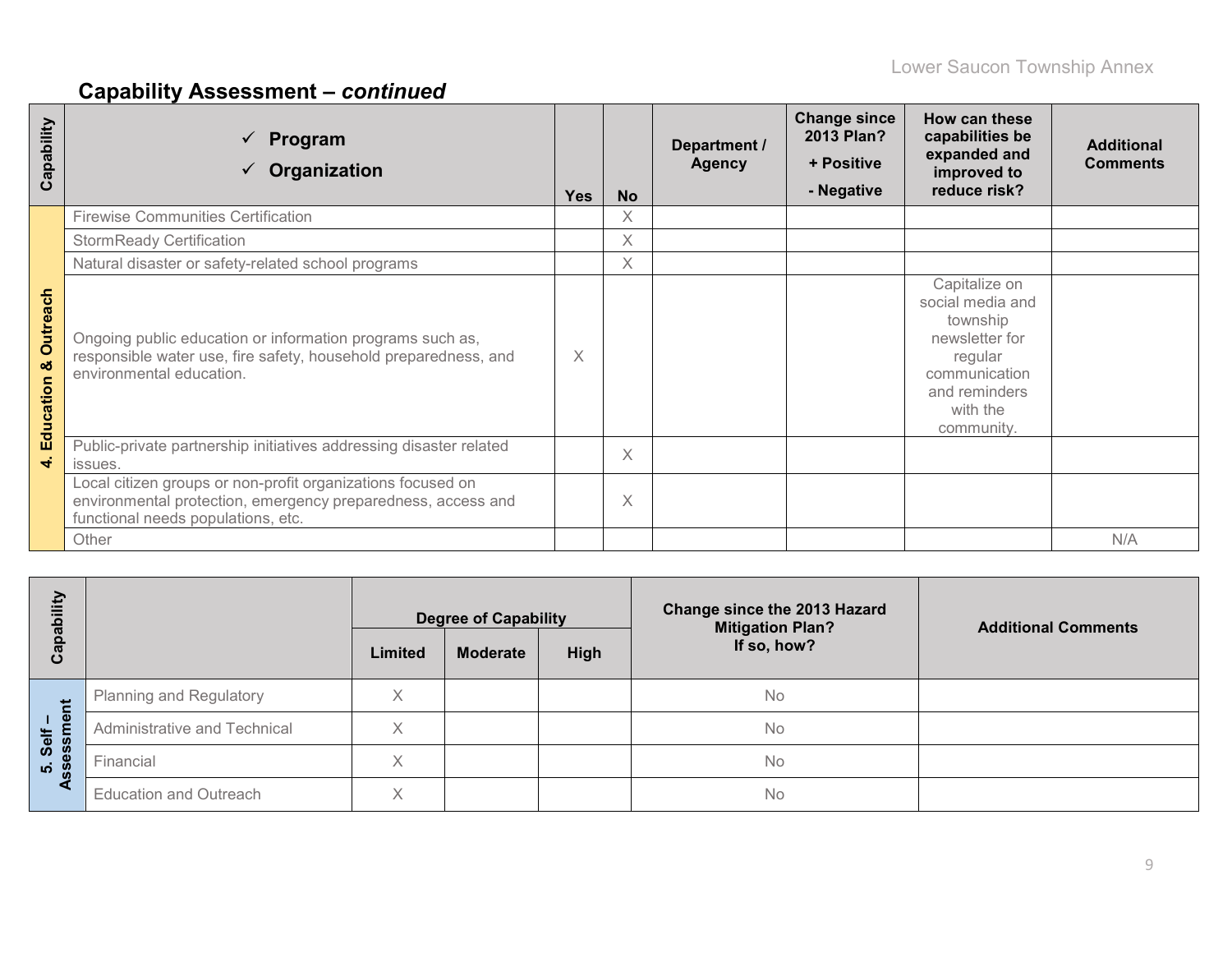| Development /<br><b>Property Name</b>            | <b>Type of Development</b> | <b>Number of Structures</b> | <b>Location</b>                     | <b>Known Hazard Zone</b> | <b>Description / Status</b>              |
|--------------------------------------------------|----------------------------|-----------------------------|-------------------------------------|--------------------------|------------------------------------------|
| Laurenna, LLC                                    | Residential                | 3                           | 1897 Meadows Road                   | N/A                      | Preliminary Plan<br><b>Recorded</b>      |
| <b>IESI Landfill</b><br>Southeastern Realignment | Commercial                 | N/A                         | 2335 Applebutter Road               |                          | Final Approval 2017                      |
| At The Helm                                      | Residential                | 6                           | 2650 Redington Road                 | N/A                      | <b>Final Approval</b><br><b>Recorded</b> |
| Long Ridge                                       | Residential                | 20                          |                                     |                          | <b>Final Approval</b><br>Recorded 2021   |
| Hills at Polk Valley                             | Residential                | 3                           | Polk Valley Road                    | N/A                      | Final Approval                           |
| Majestic Bethlehem                               | Commercial                 | N/A                         | Commerce Center<br><b>Boulevard</b> |                          | <b>Final Approval</b><br><b>Recorded</b> |

## **Known or Anticipated Future Development / Redevelopment**

### **Natural & Non-Natural Event History Specific to Lower Saucon Township**

| <b>Type of Event and Date(s)</b>        | <b>FEMA Disaster #</b><br>(if applicable) | Local Damage(s) or Loss(es)                                                |
|-----------------------------------------|-------------------------------------------|----------------------------------------------------------------------------|
| Snow event, January 23-24, 2018         | DR-4267-PA                                | Township-wide historic snowfall - \$51,071.74                              |
| Pennsylvania COVID-19 Pandemic - 1/2020 | DR-4506-PA                                | Emergency Protective measures to combat COVID-19 Pandemic.                 |
| Remnants of Hurricane Ida               | DR-4618-PA                                | Assistance to eligible individuals and families affected by this disaster. |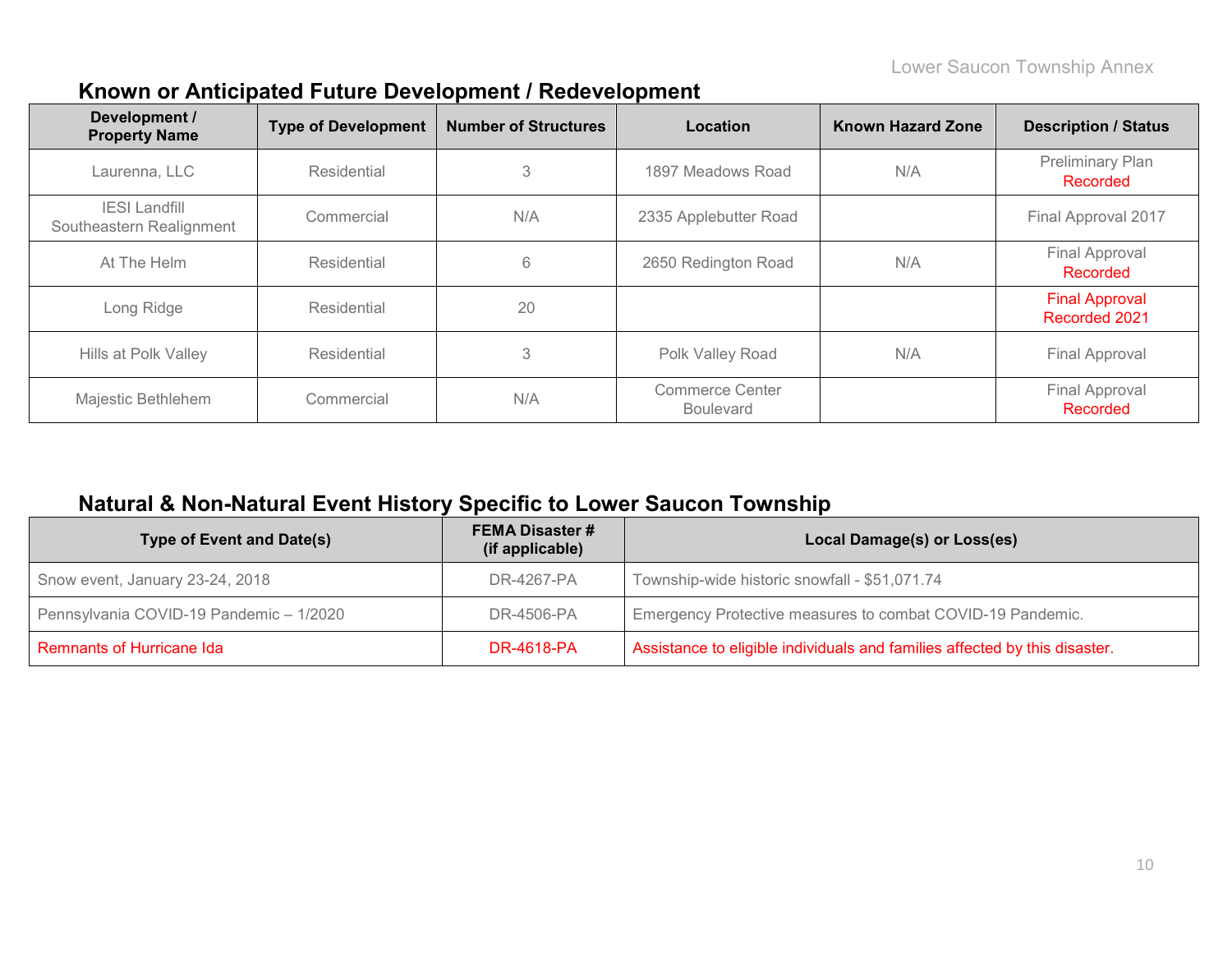# **2013 Municipal Action Plan Status**

|                         |                                                                                                                                                                                                                                                                                                                                                                                                                                                                                                                  |                        |                            | <b>Status</b> |                           |              |                                                                         |
|-------------------------|------------------------------------------------------------------------------------------------------------------------------------------------------------------------------------------------------------------------------------------------------------------------------------------------------------------------------------------------------------------------------------------------------------------------------------------------------------------------------------------------------------------|------------------------|----------------------------|---------------|---------------------------|--------------|-------------------------------------------------------------------------|
|                         | <b>Existing Mitigation Action</b><br>(from 2013 Hazard Mitigation Plan)                                                                                                                                                                                                                                                                                                                                                                                                                                          | No Progress<br>Unknown | Progress<br>$\blacksquare$ | Continuous    | Completed                 | Discontinued | <b>Additional Comments</b>                                              |
| 1                       | Lower Saucon Road culvert replacement at Alpine Drive                                                                                                                                                                                                                                                                                                                                                                                                                                                            |                        | $\times$                   |               |                           |              |                                                                         |
| $\mathbf{2}$            | Reading Drive streambank stabilization at Saucon Creek east of Bingen Road                                                                                                                                                                                                                                                                                                                                                                                                                                       |                        |                            |               | $\boldsymbol{\mathsf{X}}$ |              |                                                                         |
| 3                       | Meadows Road streambank stabilization west of State Route 412                                                                                                                                                                                                                                                                                                                                                                                                                                                    |                        |                            |               | $\times$                  |              | Action not carried through to the<br>2018 Action Plan.                  |
| $\overline{\mathbf{4}}$ | Redington Road East - streambank stabilization                                                                                                                                                                                                                                                                                                                                                                                                                                                                   |                        | X                          |               |                           |              |                                                                         |
| 5                       | Black River Road channel capacity improvements east of State Route 378                                                                                                                                                                                                                                                                                                                                                                                                                                           |                        | $\times$                   |               |                           |              |                                                                         |
| $6\phantom{1}$          | Riverside Drive reconstruction between Freemansburg Bridge and Lower Saucon<br>Road                                                                                                                                                                                                                                                                                                                                                                                                                              |                        |                            |               |                           | $\times$     | State roadway<br>Action not carried through to the<br>2018 Action Plan. |
| $\overline{7}$          | Reading Drive culvert replacement at Creek View Drive                                                                                                                                                                                                                                                                                                                                                                                                                                                            |                        | X                          |               |                           |              |                                                                         |
| 8                       | Apples Church Road culvert repair west of Waldheim Road                                                                                                                                                                                                                                                                                                                                                                                                                                                          |                        |                            |               | $\times$                  |              | Action not carried through to the<br>2018 Action Plan.                  |
| 9                       | Williams Church Road storm sewer improvements northeast of Crestline Drive                                                                                                                                                                                                                                                                                                                                                                                                                                       |                        |                            |               | $\times$                  |              | Action not carried through to the<br>2018 Action Plan.                  |
| 10                      | Wassergass Road storm sewer improvements west of Wilhelm Road                                                                                                                                                                                                                                                                                                                                                                                                                                                    |                        | $\mathsf X$                |               |                           |              |                                                                         |
| 11                      | Retrofit structures located in hazard-prone areas to protect structures from future<br>damage, with repetitive loss and severe repetitive loss properties as priority.<br>Phase 1: Identify appropriate candidates for retrofitting based on cost-effectiveness<br>versus relocation.<br>Phase 2: Where retrofitting is determined to be a viable option, work with property<br>owners toward implementation of that action based on available funding from FEMA<br>and local match availability.                |                        | $\times$                   |               |                           |              |                                                                         |
| 12                      | Purchase, or relocate structures located in hazard- prone areas to protect structures<br>from future damage, with repetitive loss and severe repetitive loss properties as<br>priority.<br>Phase 1: Identify appropriate candidates for relocation based on cost-effectiveness<br>versus retrofitting.<br>Phase 2: Where relocation is determined to be a viable option, work with property<br>owners toward implementation of that action based on available funding from FEMA<br>and local match availability. |                        | $\times$                   |               |                           |              |                                                                         |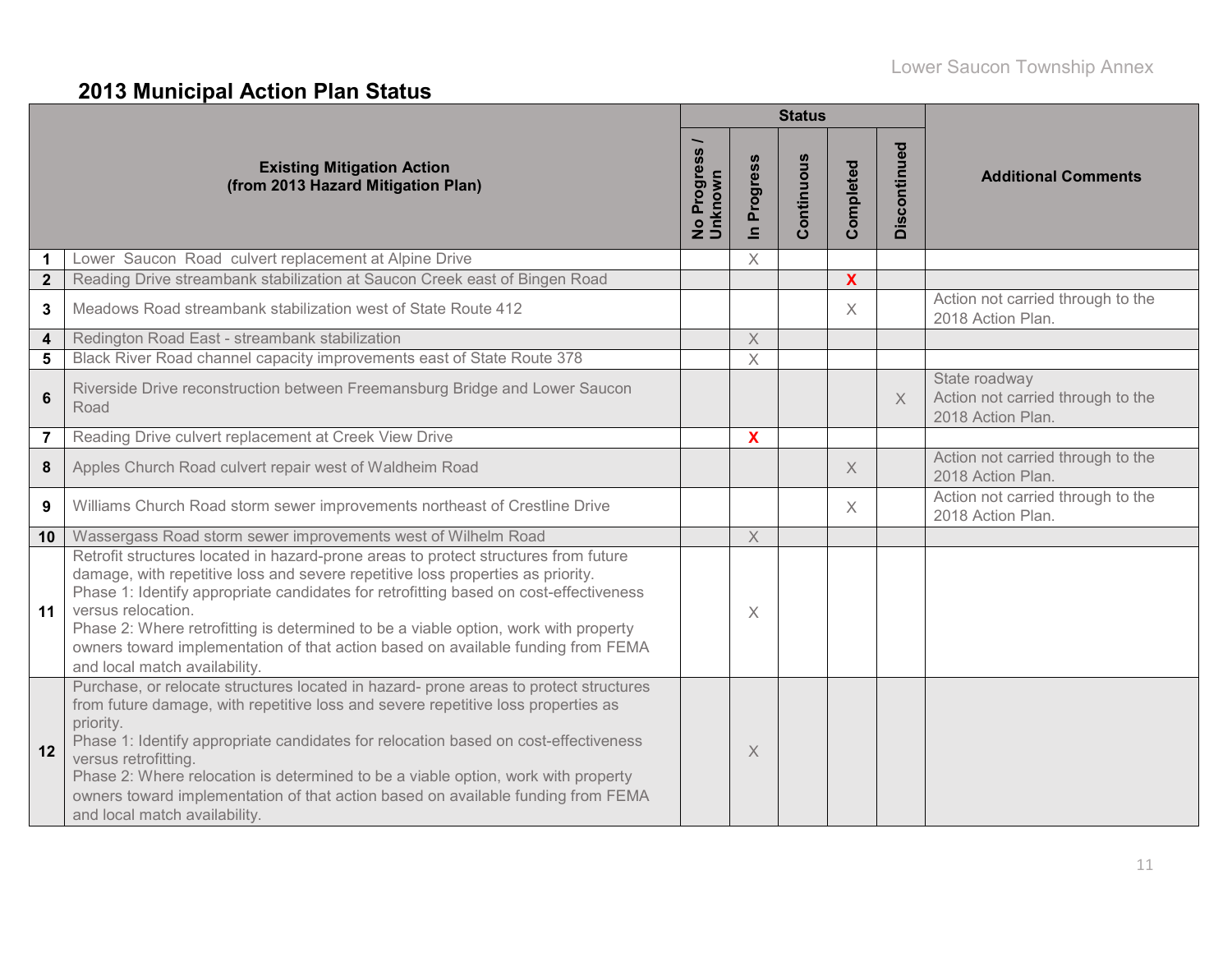# **2013 Municipal Action Plan Status –** *continued*

|    |                                                                                                                                                                                                                                                                                                                                                                                                                                                                                                                                                                                                                                                                                                                                                                                                                                                                                                                                                                                                                                            |                                          |                            | <b>Status</b> |           |              |                            |
|----|--------------------------------------------------------------------------------------------------------------------------------------------------------------------------------------------------------------------------------------------------------------------------------------------------------------------------------------------------------------------------------------------------------------------------------------------------------------------------------------------------------------------------------------------------------------------------------------------------------------------------------------------------------------------------------------------------------------------------------------------------------------------------------------------------------------------------------------------------------------------------------------------------------------------------------------------------------------------------------------------------------------------------------------------|------------------------------------------|----------------------------|---------------|-----------|--------------|----------------------------|
|    | <b>Existing Mitigation Action</b><br>(from 2013 Hazard Mitigation Plan)                                                                                                                                                                                                                                                                                                                                                                                                                                                                                                                                                                                                                                                                                                                                                                                                                                                                                                                                                                    | Progress<br>No Progre<br>Unknow <u>n</u> | Progress<br>$\blacksquare$ | Continuous    | Completed | Discontinued | <b>Additional Comments</b> |
| 13 | Maintain compliance with and good-standing in the NFIP including adoption and<br>enforcement of floodplain management requirements (e.g. regulating all new and<br>substantially improved construction in Special Hazard Flood Areas), floodplain<br>identification and mapping, and flood insurance outreach to the community.<br>Further, continue to meet and/or exceed the minimum NFIP standards and criteria<br>through the following NFIP- related continued compliance actions identified below.                                                                                                                                                                                                                                                                                                                                                                                                                                                                                                                                   |                                          |                            | $\times$      |           |              |                            |
| 14 | Conduct and facilitate community and public education and outreach for residents and<br>businesses to include, but not be limited to, the following to promote and effect natural<br>hazard risk reduction:<br>Provide and maintain links to the HMP website, and regularly post notices on the<br>County/municipal homepage(s) referencing the HMP webpages. Prepare and<br>distribute informational letters to flood vulnerable property owners and neighborhood<br>associations, explaining the availability of mitigation grant funding to mitigate their<br>properties, and instructing them on how they can learn more and implement<br>mitigation.<br>Use email notification systems and newsletters to better educate the public on flood<br>insurance, the availability of mitigation grant funding, and personal natural hazard risk<br>reduction measures.<br>Work with neighborhood associations, civic and business groups to disseminate<br>information on flood insurance and the availability of mitigation grant funding. |                                          |                            | X             |           |              |                            |
| 15 | Begin the process to adopt higher regulatory standards to manage flood risk (i.e.<br>increased freeboard, cumulative substantial damage/improvements).                                                                                                                                                                                                                                                                                                                                                                                                                                                                                                                                                                                                                                                                                                                                                                                                                                                                                     |                                          | $\times$                   |               |           |              |                            |
| 16 | Determine if a Community Assistance Visit (CAV) or Community Assistance Contact<br>(CAC) is needed, and schedule if needed.                                                                                                                                                                                                                                                                                                                                                                                                                                                                                                                                                                                                                                                                                                                                                                                                                                                                                                                |                                          | $\times$                   |               |           |              |                            |
| 17 | Have designated NFIP Floodplain Administrator (FPA) become a Certified Floodplain<br>Manager through the ASFPM, and pursue relevant continuing education training such<br>as FEMA Benefit-Cost Analysis.                                                                                                                                                                                                                                                                                                                                                                                                                                                                                                                                                                                                                                                                                                                                                                                                                                   |                                          | X                          |               |           |              |                            |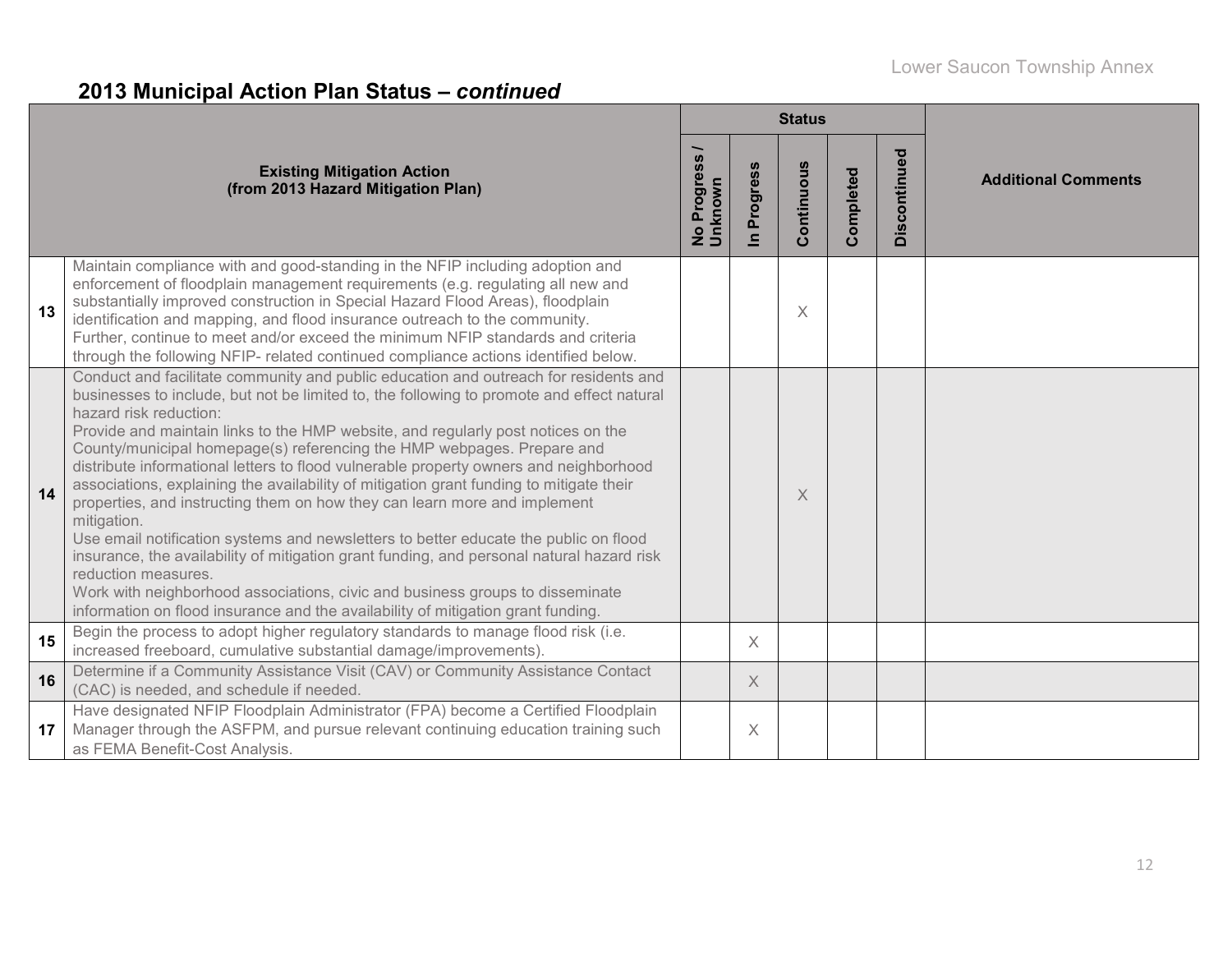### **2013 Municipal Action Plan Status –** *continued*

|    |                                                                                                                                                                                                                                                                                                                                                                                            | <b>Status</b>                                             |                            |            |           |              |                            |
|----|--------------------------------------------------------------------------------------------------------------------------------------------------------------------------------------------------------------------------------------------------------------------------------------------------------------------------------------------------------------------------------------------|-----------------------------------------------------------|----------------------------|------------|-----------|--------------|----------------------------|
|    | <b>Existing Mitigation Action</b><br>(from 2013 Hazard Mitigation Plan)                                                                                                                                                                                                                                                                                                                    | $\ddot{\bm{v}}$<br><b>Progres</b><br>No Progre<br>Unknown | Progress<br>$\blacksquare$ | Continuous | Completed | Discontinued | <b>Additional Comments</b> |
| 18 | Participate in the Community Rating System (CRS) to further manage flood risk and<br>reduce flood insurance premiums for NFIP policyholders. This shall start with the<br>submission to FEMA-DHS of a Letter of Intent to join CRS, followed by the<br>completion and submission of an application to the program once the community's<br>current compliance with the NFIP is established. |                                                           | X                          |            |           |              |                            |
| 19 | Archive elevation certificates                                                                                                                                                                                                                                                                                                                                                             |                                                           |                            | $\times$   |           |              |                            |
| 20 | Continue to support the implementation, monitoring, maintenance, and updating of<br>this Plan, as defined in Section 7.0                                                                                                                                                                                                                                                                   |                                                           |                            | $\times$   |           |              |                            |
| 21 | Complete the ongoing updates of the Comprehensive Emergency Management Plans                                                                                                                                                                                                                                                                                                               |                                                           |                            | X          |           |              |                            |
| 22 | Create/enhance/maintain mutual aid agreements with neighboring communities for<br>continuity of operations.                                                                                                                                                                                                                                                                                |                                                           |                            | $\times$   |           |              |                            |
| 23 | Identify and develop agreements with entities that can provide support with<br>FEMA/PEMA paperwork after disasters; qualified damage assessment personnel -<br>Improve post-disaster capabilities - damage assessment; FEMA/PEMA paperwork<br>compilation, submissions, record-keeping                                                                                                     |                                                           |                            | X          |           |              |                            |
| 24 | Work with regional agencies (i.e. County and PEMA) to help develop damage<br>assessment capabilities at the local level through such things as training programs,<br>certification of qualified individuals (e.g. code officials, floodplain managers,<br>engineers).                                                                                                                      |                                                           |                            | $\times$   |           |              |                            |

#### **Notes:**

**1.** Actions not carried through to the 2018 Action Plan are so noted.

**2.** To maintain National Flood Insurance Program (NFIP) compliance, actions related to the NFIP were carried through to the 2018 Action Plan even if identified by the municipality as completed.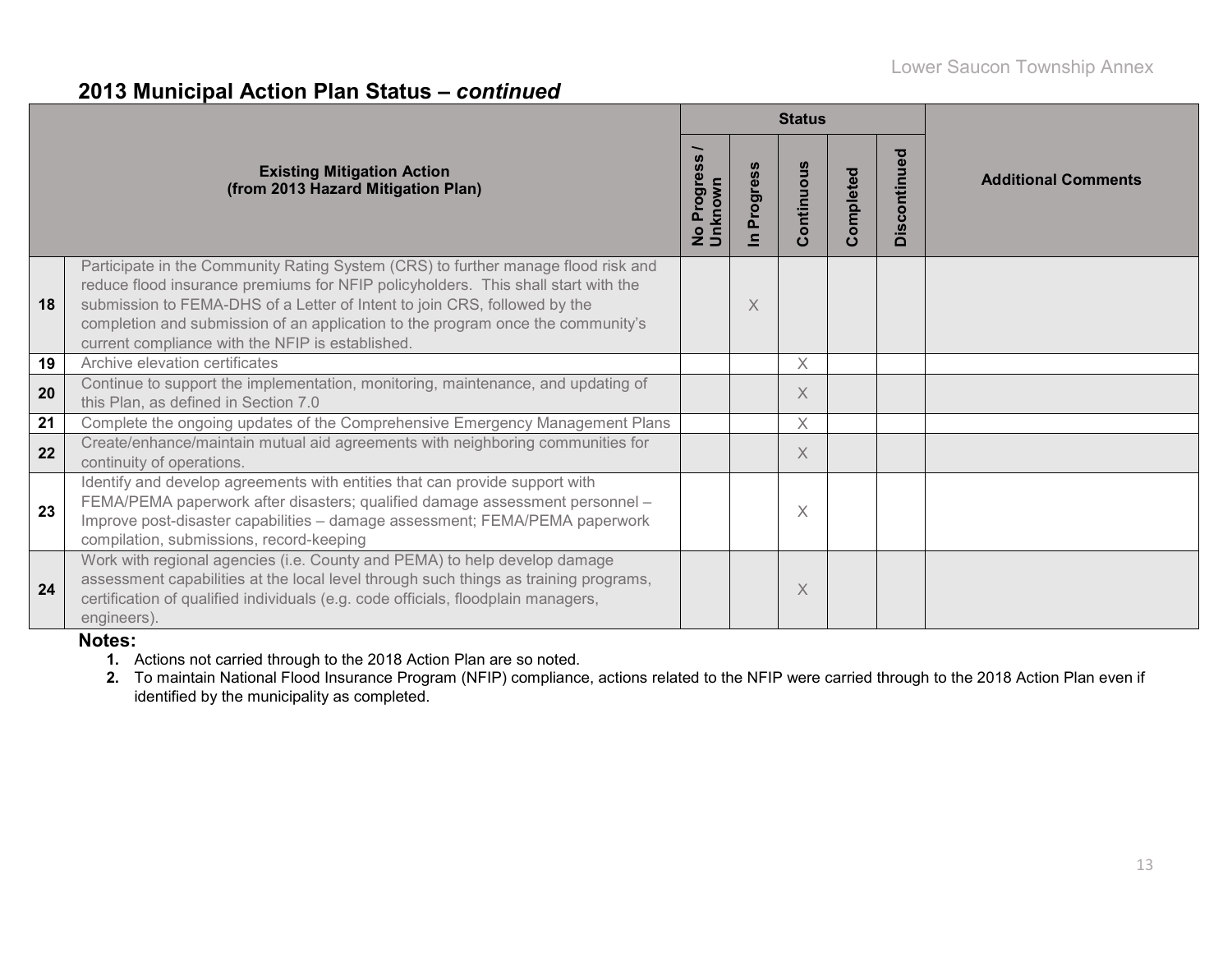# **2018 Mitigation Action Plan**

|              | <b>Mitigation Action</b>                                                            | <b>Mitigation</b><br><b>Technique</b><br><b>Category</b>             | Hazard(s)<br><b>Addressed</b> | <b>Priority</b><br>(H/M/L) | <b>Estimated</b><br>Cost | <b>Potential</b><br><b>Funding</b>                                     | Lead Agency /<br><b>Department</b>                                      | Implementation<br><b>Schedule</b>      | <b>Applies to</b><br>New and /<br>or Existing<br><b>Structures</b> |
|--------------|-------------------------------------------------------------------------------------|----------------------------------------------------------------------|-------------------------------|----------------------------|--------------------------|------------------------------------------------------------------------|-------------------------------------------------------------------------|----------------------------------------|--------------------------------------------------------------------|
| 1            | Lower Saucon Road culvert<br>replacement at Alpine Drive                            | Structure and<br>Infrastructure                                      | Flood                         | Medium                     | Medium                   | Municipal<br>Budget;<br><b>FEMA</b><br>Mitigation<br>Grant<br>Programs | Municipal<br>Engineering<br>and<br>Department of<br><b>Public Works</b> | Long-term<br>(depending on<br>funding) | Existing                                                           |
| $\mathbf{2}$ | Reading Drive streambank<br>stabilization at Saucon Creek east<br>of Bingen Road    | Structure and<br>Infrastructure,<br>Natural<br>Systems<br>Protection | Flood                         | High                       | High                     | Municipal<br>Budget;<br><b>FEMA</b><br>Mitigation<br>Grant<br>Programs | Municipal<br>Engineering<br>and<br>Department of<br><b>Public Works</b> | Long-term<br>(depending on<br>funding) | Existing                                                           |
| 3            | Redington Road East -<br>streambank stabilization                                   | Structure and<br>Infrastructure,<br>Natural<br>Systems<br>Protection | Flood                         | High                       | High                     | Municipal<br>Budget;<br><b>FEMA</b><br>Mitigation<br>Grant<br>Programs | Municipal<br>Engineering<br>and<br>Department of<br><b>Public Works</b> | Long-term<br>(depending on<br>funding) | Existing                                                           |
| 4            | <b>Black River Road channel</b><br>capacity improvements east of<br>State Route 378 | Structure and<br>Infrastructure                                      | Flood                         | Medium                     | Medium                   | Municipal<br>Budget;<br><b>FEMA</b><br>Mitigation<br>Grant<br>Programs | Municipal<br>Engineering<br>and<br>Department of<br><b>Public Works</b> | Long-term<br>(depending on<br>funding) | Existing                                                           |
| 5            | Reading Drive culvert<br>replacement at Creek View Drive                            | Structure and<br>Infrastructure                                      | Flood                         | Medium                     | Medium                   | Municipal<br>Budget;<br><b>FEMA</b><br>Mitigation<br>Grant<br>Programs | Municipal<br>Engineering<br>and<br>Department of<br>Public Works        | Long-term<br>(depending on<br>funding) | Existing                                                           |
| 6            | Wassergass Road storm sewer<br>improvements west of Wilhelm<br>Road                 | Structure and<br>Infrastructure                                      | Flood                         | Medium                     | Medium                   | Municipal<br>Budget; FEMA<br>Mitigation<br>Grant<br>Programs           | Municipal<br>Engineering<br>and<br>Department of<br><b>Public Works</b> | Long-term<br>(depending on<br>funding) | Existing                                                           |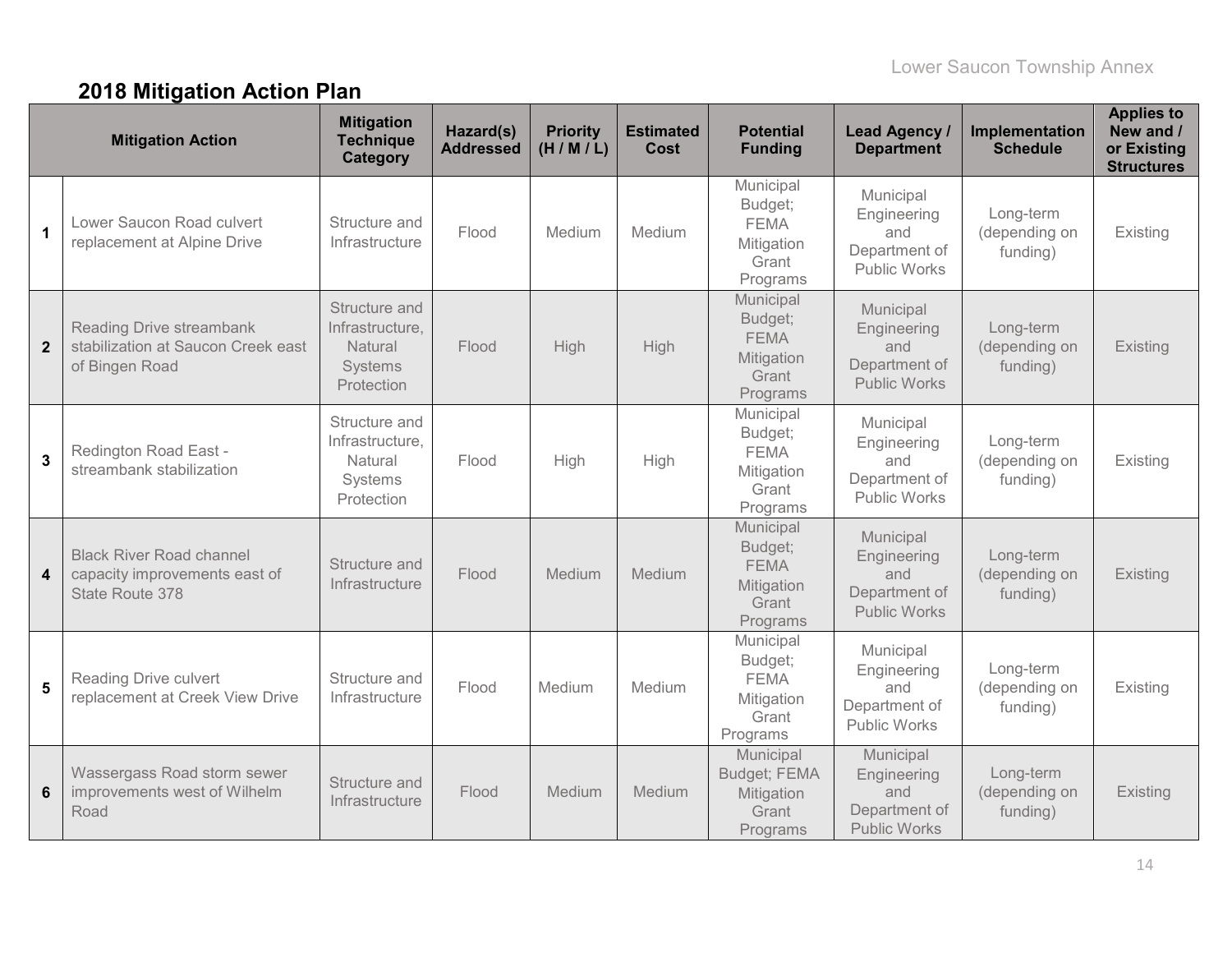|                | <b>Mitigation Action</b>                                                                                                                                                                                                                                                                                                                                                                                                                                                                                                                 | <b>Mitigation</b><br><b>Technique</b><br>Category | Hazard(s)<br><b>Addressed</b> | <b>Priority</b><br>(H/M/L) | <b>Estimated</b><br><b>Cost</b> | <b>Potential</b><br><b>Funding</b>                                                                                | <b>Lead Agency /</b><br><b>Department</b>                                                                                    | Implementation<br><b>Schedule</b>      | <b>Applies to</b><br>New and /<br>or Existing<br><b>Structures</b> |
|----------------|------------------------------------------------------------------------------------------------------------------------------------------------------------------------------------------------------------------------------------------------------------------------------------------------------------------------------------------------------------------------------------------------------------------------------------------------------------------------------------------------------------------------------------------|---------------------------------------------------|-------------------------------|----------------------------|---------------------------------|-------------------------------------------------------------------------------------------------------------------|------------------------------------------------------------------------------------------------------------------------------|----------------------------------------|--------------------------------------------------------------------|
| $\overline{7}$ | Retrofit structures located in<br>hazard-prone areas to protect<br>structures from future damage,<br>with repetitive loss and severe<br>repetitive loss properties as<br>priority. Phase 1: Identify<br>appropriate candidates for<br>retrofitting based on cost-<br>effectiveness versus relocation.<br>Phase 2: Where retrofitting is<br>determined to be a viable option,<br>work with property owners toward<br>implementation of that action<br>based on available funding from<br>FEMA and local match availability.               | Structure and<br>Infrastructure                   | Flood                         | Medium-<br>High            | High                            | <b>FEMA</b><br>Mitigation<br>Grant<br>Programs and<br>local budget<br>(or property<br>owner) for cost<br>share    | Municipality<br>(via Municipal<br>Engineer/NFIP<br>Floodplain<br>Administrator)<br>with support<br>from PEMA,<br><b>FEMA</b> | Long-term<br>(depending on<br>funding) | Existing                                                           |
| 8              | Purchase, or relocate structures<br>located in hazard- prone areas to<br>protect structures from future<br>damage, with repetitive loss and<br>severe repetitive loss properties<br>as priority.<br>Phase 1: Identify appropriate<br>candidates for relocation based on<br>cost-effectiveness versus<br>retrofitting.<br>Phase 2: Where relocation is<br>determined to be a viable option,<br>work with property owners toward<br>implementation of that action<br>based on available funding from<br>FEMA and local match availability. | Structure and<br>Infrastructure                   | Flood                         | Medium-<br><b>High</b>     | High                            | <b>FEMA</b><br>Mitigation<br>Grant<br>Programs and<br>local<br>budget (or<br>property<br>owner) for cost<br>share | Municipality<br>(via Municipal<br>Engineer/NFIP<br>Floodplain<br>Administrator)<br>with support<br>from PEMA,<br><b>FEMA</b> | Long-term<br>(depending on<br>funding) | Existing                                                           |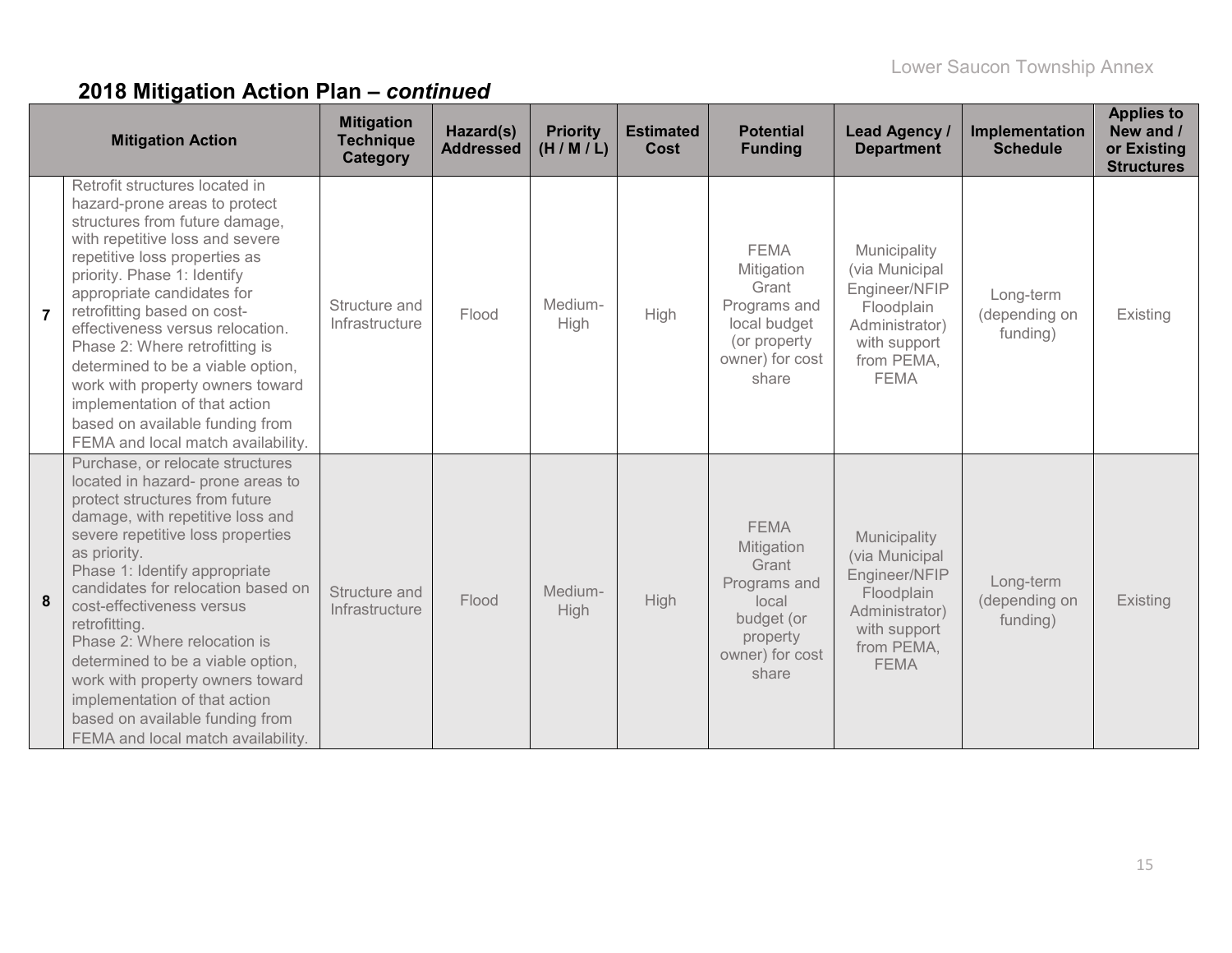|   | <b>Mitigation Action</b>                                                                                                                                                                                                                                                                                                                                                                                                                                                                                                                 | <b>Mitigation</b><br>Technique<br><b>Category</b> | Hazard(s)<br><b>Addressed</b> | <b>Priority</b><br>(H/M/L) | <b>Estimated</b><br>Cost | <b>Potential</b><br><b>Funding</b> | Lead Agency /<br><b>Department</b>                                                                                               | Implementation<br><b>Schedule</b> | <b>Applies to</b><br>New and /<br>or Existing<br><b>Structures</b> |
|---|------------------------------------------------------------------------------------------------------------------------------------------------------------------------------------------------------------------------------------------------------------------------------------------------------------------------------------------------------------------------------------------------------------------------------------------------------------------------------------------------------------------------------------------|---------------------------------------------------|-------------------------------|----------------------------|--------------------------|------------------------------------|----------------------------------------------------------------------------------------------------------------------------------|-----------------------------------|--------------------------------------------------------------------|
| 9 | Maintain compliance with and<br>good-standing in the NFIP<br>including adoption and<br>enforcement of floodplain<br>management requirements (e.g.<br>regulating all new and<br>substantially improved<br>construction in Special Hazard<br>Flood Areas), floodplain<br>identification and mapping, and<br>flood insurance outreach to the<br>community. Further, continue to<br>meet and/or exceed the minimum<br>NFIP standards and criteria<br>through the following NFIP-related<br>continued compliance actions<br>identified below. | Local plans<br>&<br>Regulations                   | Flood                         | High                       | $Low -$<br>Medium        | Municipal<br><b>Budget</b>         | Municipality<br>(via Municipal<br>Engineer/NFIP<br>Floodplain<br>Administrator)<br>with support<br>from PEMA,<br><b>ISO FEMA</b> | Ongoing                           | New &<br>Existing                                                  |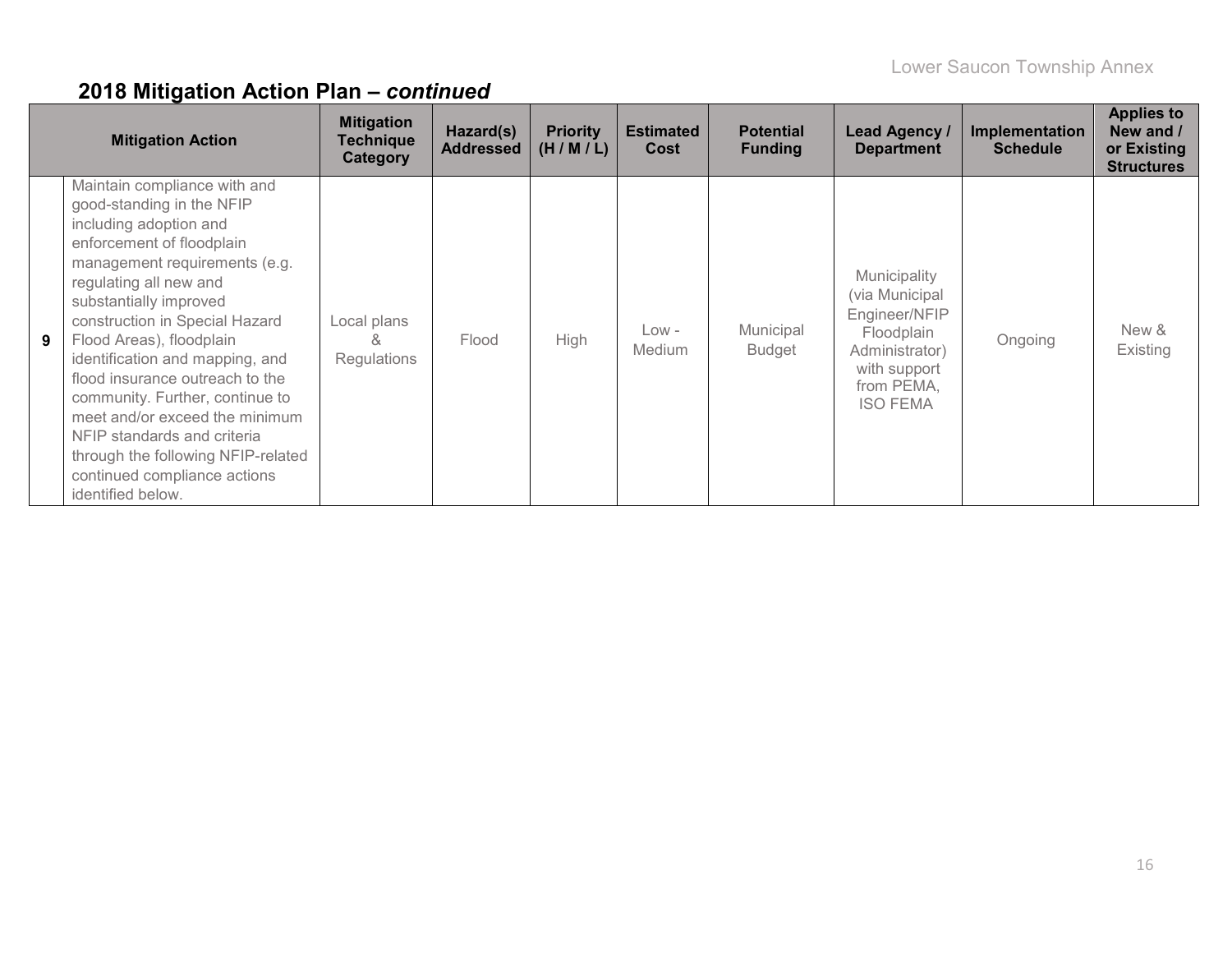| <b>Mitigation Action</b>                                                                                                                                                                                                                                                                                                                                                                                                                                                                                                                                                                                                                                                                                                                                                                                                                                                                                                                                                                                                                                                                            | <b>Mitigation</b><br><b>Technique</b><br>Category | Hazard(s)<br><b>Addressed</b> | <b>Priority</b><br>(H/M/L) | <b>Estimated</b><br>Cost | <b>Potential</b><br><b>Funding</b> | <b>Lead Agency /</b><br><b>Department</b>                                | Implementation<br><b>Schedule</b> | <b>Applies to</b><br>New and /<br>or Existing<br><b>Structures</b> |
|-----------------------------------------------------------------------------------------------------------------------------------------------------------------------------------------------------------------------------------------------------------------------------------------------------------------------------------------------------------------------------------------------------------------------------------------------------------------------------------------------------------------------------------------------------------------------------------------------------------------------------------------------------------------------------------------------------------------------------------------------------------------------------------------------------------------------------------------------------------------------------------------------------------------------------------------------------------------------------------------------------------------------------------------------------------------------------------------------------|---------------------------------------------------|-------------------------------|----------------------------|--------------------------|------------------------------------|--------------------------------------------------------------------------|-----------------------------------|--------------------------------------------------------------------|
| Conduct and facilitate community<br>and public education and outreach<br>for residents and businesses to<br>include, but not be limited to, the<br>following to promote and effect<br>natural hazard risk reduction:<br>Provide and maintain links to the<br>HMP website, and regularly post<br>notices on the County/municipal<br>homepage(s) referencing the HMP<br>webpages. Prepare and distribute<br>informational letters to flood<br>vulnerable property owners and<br>neighborhood associations,<br>explaining the availability of<br>mitigation grant funding to mitigate<br>10<br>their properties, and instructing<br>them on how they can learn more<br>and implement mitigation. Use<br>email notification systems and<br>newsletters to better educate the<br>public on flood insurance, the<br>availability of mitigation grant<br>funding, and personal natural<br>hazard risk reduction measures.<br>Work with neighborhood<br>associations, civic and business<br>groups to disseminate information<br>on flood insurance and the<br>availability of mitigation grant<br>funding. | Education<br>and<br>Awareness                     | All Hazards                   | <b>High</b>                | $Low-$<br>Medium         | Municipal<br><b>Budget</b>         | Municipality<br>with support<br>from Planning<br>Partners,<br>PEMA, FEMA | Short-term                        | N/A                                                                |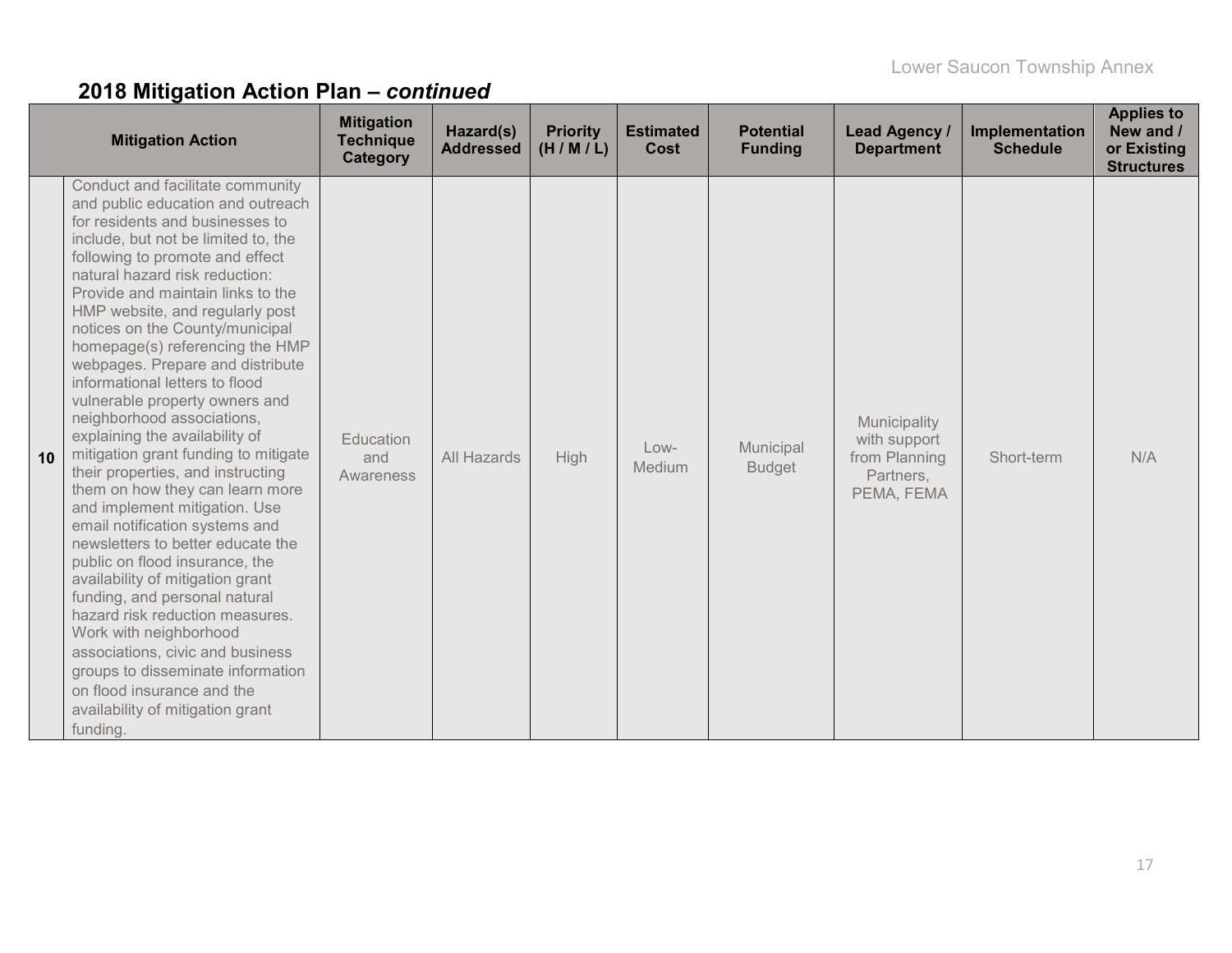|    | <b>Mitigation Action</b>                                                                                                                                                                                                                                                                                                                                                                                           | <b>Mitigation</b><br><b>Technique</b><br>Category | Hazard(s)<br><b>Addressed</b> | <b>Priority</b><br>(H/M/L) | <b>Estimated</b><br>Cost | <b>Potential</b><br><b>Funding</b> | Lead Agency /<br><b>Department</b>                                                                                           | Implementation<br><b>Schedule</b>       | <b>Applies to</b><br>New and /<br>or Existing<br><b>Structures</b> |
|----|--------------------------------------------------------------------------------------------------------------------------------------------------------------------------------------------------------------------------------------------------------------------------------------------------------------------------------------------------------------------------------------------------------------------|---------------------------------------------------|-------------------------------|----------------------------|--------------------------|------------------------------------|------------------------------------------------------------------------------------------------------------------------------|-----------------------------------------|--------------------------------------------------------------------|
| 11 | Begin and/or continue the process<br>to adopt higher regulatory<br>standards to manage flood risk<br>(i.e. increased freeboard,<br>cumulative substantial<br>damage/improvements).                                                                                                                                                                                                                                 | <b>Local Plans</b><br>and<br>Regulations          | Flood                         | High                       | Low                      | Municipal<br><b>Budget</b>         | Municipality<br>(via Municipal<br>Engineer/NFIP<br>Floodplain<br>Administrator)<br>with support<br>from PEMA,<br><b>FEMA</b> | Short-term                              | New &<br>Existing                                                  |
| 12 | Determine if a Community<br>Assistance Visit (CAV) or<br><b>Community Assistance Contact</b><br>(CAC) is needed, and schedule if<br>needed.                                                                                                                                                                                                                                                                        | <b>Local Plans</b><br>and<br><b>Regulations</b>   | Flood                         | Medium                     | Low                      | Municipal<br><b>Budget</b>         | <b>NFIP</b><br>Floodplain<br>Administrator<br>with support<br>from PADEP,<br>PEMA, FEMA                                      | Short-term                              | N/A                                                                |
| 13 | Have designated NFIP Floodplain<br>Administrator (FPA) become a<br>Certified Floodplain Manager<br>through the ASFPM and/or pursue<br>relevant continuing education<br>training such as FEMA Benefit-<br>Cost Analysis.                                                                                                                                                                                            | <b>Local Plans</b><br>and<br>Regulations          | Flood                         | High                       | Low                      | Municipal<br><b>Budget</b>         | <b>NFIP</b><br>Floodplain<br>Administrator                                                                                   | Short-term<br>(depending on<br>funding) | N/A                                                                |
| 14 | Participate in the Community<br>Rating System (CRS) to further<br>manage flood risk and reduce<br>flood insurance premiums for<br>NFIP policyholders. This shall<br>start with the submission to<br>FEMA-DHS of a Letter of Intent to<br>join CRS, followed by the<br>completion and submission of an<br>application to the program once<br>the community's current<br>compliance with the NFIP is<br>established. | <b>Local Plans</b><br>and<br>Regulations          | Flood                         | Medium                     | Low                      | Municipal<br><b>Budget</b>         | <b>NFIP</b><br>Floodplain<br>Administrator<br>with support<br>from PADEP,<br>PEMA, FEMA                                      | Short-term                              | N/A                                                                |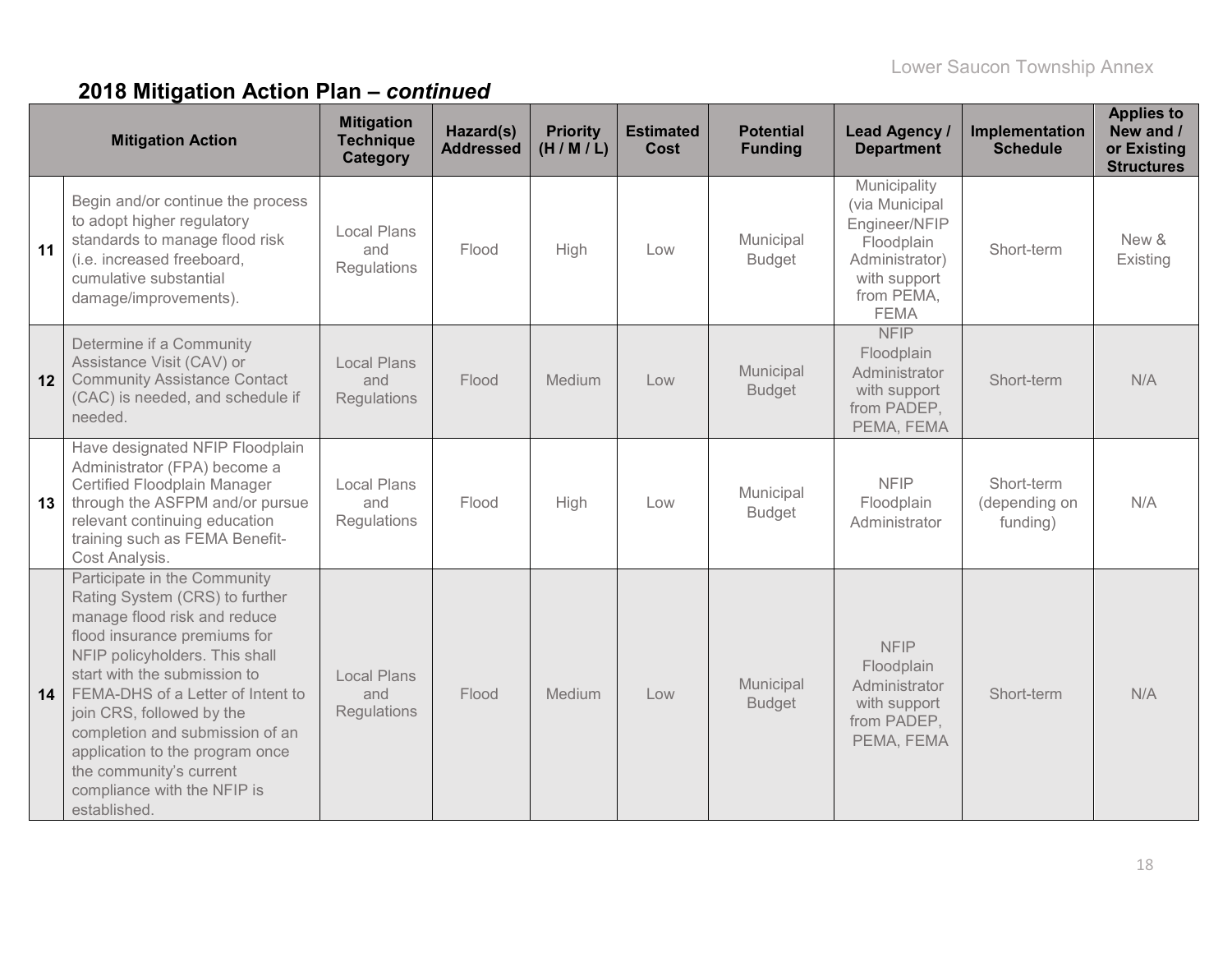|    | <b>Mitigation Action</b>                                                                                                                                                                                                                                                | <b>Mitigation</b><br><b>Technique</b><br>Category | Hazard(s)<br><b>Addressed</b> | <b>Priority</b><br>(H/M/L) | <b>Estimated</b><br>Cost                  | <b>Potential</b><br><b>Funding</b>                                                                      | Lead Agency /<br><b>Department</b>                                                                                                                                               | Implementation<br><b>Schedule</b> | <b>Applies to</b><br>New and /<br>or Existing<br><b>Structures</b> |
|----|-------------------------------------------------------------------------------------------------------------------------------------------------------------------------------------------------------------------------------------------------------------------------|---------------------------------------------------|-------------------------------|----------------------------|-------------------------------------------|---------------------------------------------------------------------------------------------------------|----------------------------------------------------------------------------------------------------------------------------------------------------------------------------------|-----------------------------------|--------------------------------------------------------------------|
| 15 | Obtain and archive elevation<br>certificates for NFIP compliance.                                                                                                                                                                                                       | <b>Local Plans</b><br>and<br>Regulations          | Flood                         | High                       | Low                                       | Municipal<br><b>Budget</b>                                                                              | <b>NFIP</b><br>Floodplain<br>Administrator                                                                                                                                       | Ongoing                           | N/A                                                                |
| 16 | Continue to support the<br>implementation, monitoring,<br>maintenance, and updating of this<br>Plan, as defined in Section 7.0                                                                                                                                          | All<br>Categories                                 | All Hazards                   | High                       | $Low -$<br>High (for<br>5-year<br>update) | Municipal<br>Budget,<br>possibly<br><b>FEMA</b><br>Mitigation<br>Grant<br>Funding for 5-<br>year update | Municipality (via<br>mitigation<br>planning point<br>of contacts)<br>with support<br>from Planning<br><b>Partners</b><br>(through their<br>Points of<br>Contact),<br><b>PEMA</b> | Ongoing                           | New &<br>Existing                                                  |
| 17 | Complete the ongoing updates of<br>the<br><b>Comprehensive Emergency</b><br>Management Plans                                                                                                                                                                            | <b>Local Plans</b><br>and<br>Regulations          | All Hazards                   | High                       | Low                                       | Municipal<br><b>Budget</b>                                                                              | Municipality<br>with support<br>from PEMA                                                                                                                                        | Ongoing                           | New &<br>Existing                                                  |
| 18 | Create/enhance/maintain mutual<br>aid agreements with neighboring<br>communities for continuity of<br>operations.                                                                                                                                                       | All<br>Categories                                 | All Hazards                   | High                       | Low                                       | Municipal<br><b>Budget</b>                                                                              | Municipality<br>with support<br>from<br>surrounding<br>municipalities<br>and County                                                                                              | Ongoing                           | New &<br>Existing                                                  |
| 19 | Develop and maintain capabilities<br>to process FEMA/PEMA<br>paperwork after disasters;<br>qualified damage assessment<br>personnel - Improve post-disaster<br>capabilities - damage<br>assessment; FEMA/PEMA<br>paperwork compilation,<br>submissions, record keeping. | Education<br>and<br>Awareness                     | All Hazards                   | Medium                     | Medium                                    | Municipal<br><b>Budget</b>                                                                              | Municipality<br>with support<br>from County,<br>PEMA, FEMA                                                                                                                       | Short-term                        | N/A                                                                |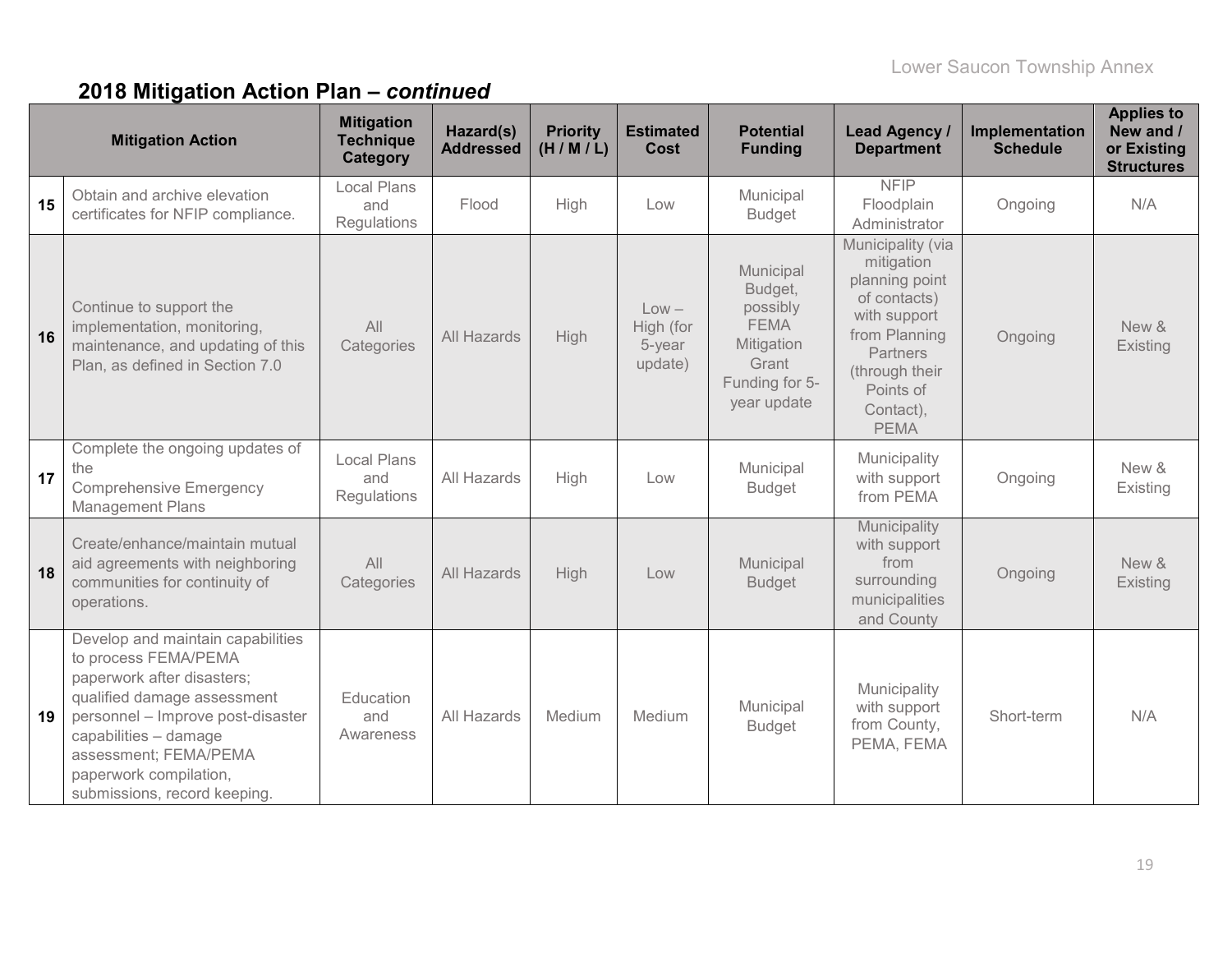|    | <b>Mitigation Action</b>                                                                                                                                                                                                                                                           | <b>Mitigation</b><br><b>Technique</b><br><b>Category</b> | Hazard(s)<br><b>Addressed</b>                          | <b>Priority</b><br>(H/M/L) | <b>Estimated</b><br>Cost | <b>Potential</b><br><b>Funding</b>                           | <b>Lead Agency /</b><br><b>Department</b>                                        | Implementation<br><b>Schedule</b>                  | <b>Applies to</b><br>New and /<br>or Existing<br><b>Structures</b> |
|----|------------------------------------------------------------------------------------------------------------------------------------------------------------------------------------------------------------------------------------------------------------------------------------|----------------------------------------------------------|--------------------------------------------------------|----------------------------|--------------------------|--------------------------------------------------------------|----------------------------------------------------------------------------------|----------------------------------------------------|--------------------------------------------------------------------|
| 20 | Work with regional agencies (i.e.<br>County and PEMA) to help<br>develop damage assessment<br>capabilities at the local level<br>through such things as training<br>programs, certification of qualified<br>individuals (e.g., code officials,<br>floodplain managers, engineers). | Education<br>and<br>Awareness                            | All Hazards                                            | Medium                     | Medium                   | Municipal<br>Budget,<br><b>FEMA</b><br>HMA grant<br>programs | Municipality<br>with support<br>from County,<br><b>PEMA</b>                      | Short-, long-<br>term<br>(depending on<br>funding) | N/A                                                                |
| 21 | Coordinate with the County<br><b>Emergency Management Agency</b><br>and PA Department of Health,<br>which is responsible for setting up<br>points of distribution and providers<br>for immunizations.                                                                              | Local Plans<br>and<br>Regulations                        | Pandemic<br>and<br>Infectious<br><b>Disease</b>        | Medium                     | Low                      | Municipal<br><b>Budget</b>                                   | Municipality,<br>working with<br>County EMA<br>and PA<br>Department of<br>Health | Ongoing                                            | N/A                                                                |
| 22 | Devise an employee vaccination<br>and immunization plan to prevent<br>an outbreak within the municipal<br>employee ranks.                                                                                                                                                          | <b>Local Plans</b><br>and<br>Regulations                 | Pandemic<br>and<br><b>Infectious</b><br><b>Disease</b> | Medium                     | Low                      | Municipal<br><b>Budget</b>                                   | Municipality                                                                     | Short-term                                         | N/A                                                                |
| 23 | Devise a municipal continuity of<br>operations plan to keep essential<br>services running in the event that<br>a significant portion of the<br>workforce is affected.                                                                                                              | <b>Local Plans</b><br>and<br>Regulations                 | Pandemic<br>and<br>Infectious<br><b>Disease</b>        | Medium                     | Low                      | Municipal<br><b>Budget</b>                                   | Municipality                                                                     | Short-term                                         | N/A                                                                |
| 24 | Devise a public education and<br>outreach plan regarding disease<br>prevention.                                                                                                                                                                                                    | Education<br>and<br>Awareness                            | Pandemic<br>and<br>Infectious<br><b>Disease</b>        | Medium                     | Low                      | Municipal<br><b>Budget</b>                                   | Municipality                                                                     | Ongoing                                            | N/A                                                                |
| 25 | Provide education and outreach to<br>residents regarding how to<br>prevent the spread of invasive<br>species, including quarantine<br>procedures.                                                                                                                                  | Education<br>and<br>Awareness                            | Invasive<br>Species                                    | High                       | Low                      | Municipal<br><b>Budget</b>                                   | Municipality                                                                     | Ongoing                                            | N/A                                                                |